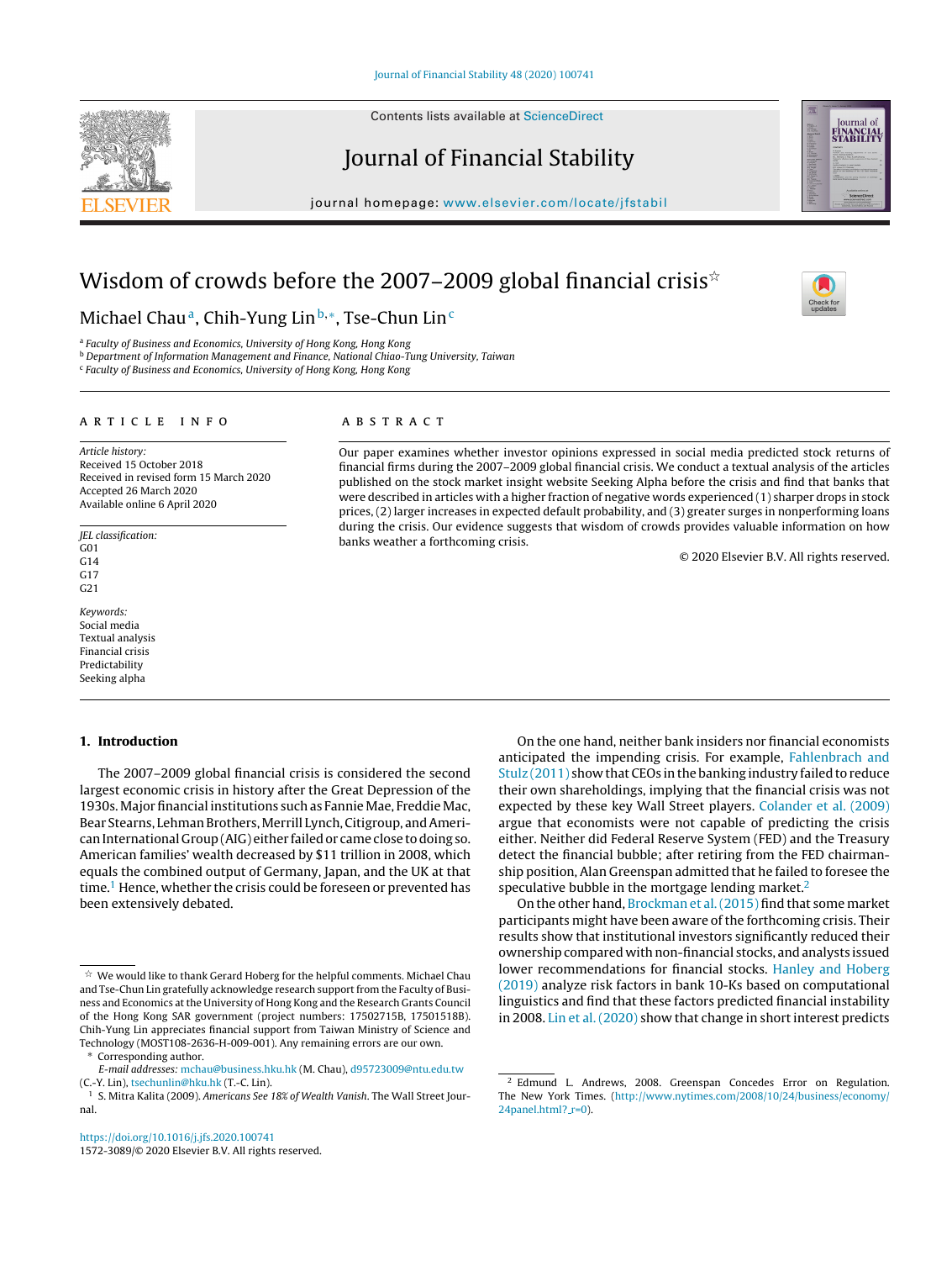banks' stock returns during the financial crisis. The evidence is thus mixed regarding whether the financial market had any knowledge of the upcoming financial crisis or how it would affect the banking sector. To shed light on the debate, our paper explores whether the wisdom of crowds could predict the performance of financial firms during the crisis period. Specifically, we conduct a textual analysis of articles published on Seeking Alpha, one of the most popular social media platforms for investors in the United States, and link the tone of these articles to the subsequent performance of financial firms.<sup>3</sup>

Our conjecture that investor opinions expressed via social media might contain information regarding the crisis performance of financial firms is inspired by several recent studies. Based on the word lists of [Loughran](#page-12-0) [and](#page-12-0) [McDonald](#page-12-0) [\(2011\),](#page-12-0) [Chen](#page-12-0) et [al.](#page-12-0) [\(2014\)](#page-12-0) use investor opinions from Seeking Alpha and find that the tone of articles could predict stock returns and earnings surprises in the next quarter. $4$  Their results also support the proposition that peer opinions play an increasingly important role in financial markets.5 Similarly, [Bartov](#page-12-0) et [al.](#page-12-0) [\(2018\)](#page-12-0) use Twitter data from 2009 to 2012 and show that the aggregate opinion in individual tweets about a company's prospects can predict its earnings and stock returns. [Da](#page-12-0) [and](#page-12-0) [Huang](#page-12-0) [\(2019\)](#page-12-0) examine the impact of herding on the accuracy of consensus earnings forecasts from a crowd-based platform (Estimize.com) and find that the wisdom of crowds can be better harnessed by encouraging independent views from participants.<sup>6</sup>

Given the evidence cited above that investor opinions expressed via social media can predict future firm performance, we hypothesize that the wisdom of crowds in social media might also predict the bleak outlook for some banks before the occurrence of the financial crisis. We expect that the fraction of negative words contained in Seeking Alpha articles predicts the negative crisis returns of major banks. We focus exclusively on financial firms during the 2007–2009 crisis period for the following two reasons: (1) we aim to shed light on the debate regarding whether the occurrence of a financial crisis or the influence of such a crisis on the banking sector can be foreseen and (2) the crisis began in the banking industry which suffered such excessive losses that the SEC had to issue a temporary short-sales ban to this industry. Accordingly, we propose our first hypothesis:

**H1.** The fraction of negative words contained in SeekingAlpha articles in the pre-crisis period can predict bank stock returns in the crisis period.

[Chen](#page-12-0) et [al.](#page-12-0) [\(2014\)](#page-12-0) show that not only the fraction of negative words contained in Seeking Alpha articles but also that of negative words in Seeking Alpha comments can predict future stock returns. Namely, the collective wisdom of readers may also be insightful. Hence, we propose our second hypothesis:

**H2.** The fraction of negative words in Seeking Alpha comments has predictive power for the crisis returns of financial firms.

In addition, we also examine whether authors' track records are related to the predictive power of Seeking Alpha articles. We thus propose our third hypothesis:

## **H3.** Seeking Alpha articles written by authors with better track records have stronger predictive power for the crisis returns of financial firms.

To test our three hypotheses, we collect investor opinions from Seeking Alpha (SA), comprising 677 banks from January 2005 to June 2007 and use textual analysis to quantify the opinions disseminated through those articles. Specifically, we use the frequency of negative words in an article to capture the tone of the report (e.g., [Das](#page-12-0) [and](#page-12-0) [Chen,](#page-12-0) [2007;](#page-12-0) [Tetlock,](#page-12-0) [2007;](#page-12-0) [Tetlock](#page-12-0) et [al.,](#page-12-0) [2008;](#page-12-0) [Li,](#page-12-0) [2008;](#page-12-0) [Loughran](#page-12-0) [and](#page-12-0) [McDonald,](#page-12-0) [2011,](#page-12-0) [2014,](#page-12-0) [2016\).](#page-12-0) We use the negative word list proposed by [Loughran](#page-12-0) [and](#page-12-0) [McDonald](#page-12-0) [\(2011\)](#page-12-0) to characterize the views expressed in SA articles and SA comments.

Our results show that the fraction of negative words contained in SA articles in the pre-crisis period (January 2005 to June 2007) is negatively correlated with banks' stock returns during the financial crisis (July 2007 to December 2009).<sup>7</sup> The results still hold when we control for bank characteristics such as previous one-year buy-and-hold returns, book-to-market ratio, beta, tangible ratio, idiosyncratic volatility, percent change in earnings per share, percent change in non-interest income to net income, percent change in book value of equity to total assets, return of equity, asset growth, leverage, and default probability, providing supporting evidence for our first hypothesis.<sup>8</sup>

In terms of economic magnitude, a one-standard-deviation increase in the number of negative words contained in SA articles in the pre-crisis period leads to a decrease in bank stock returns during the financial crisis by 4.11 percent (0.0074  $\times$  5.5475), a magnitude that represents approximately 50 percent of the risk-culture effect in [Fahlenbrach](#page-12-0) et [al.](#page-12-0) [\(2012\).](#page-12-0)<sup>9</sup> This finding indicates that the predictability of SA articles on bank crisis returns is both statistically significant and economically meaningful.

Regarding our second hypothesis, we find that the fraction of negative words in SA comments during the pre-crisis period is also negatively correlated with bank stock returns during the financial crisis. The result is consistent with findings in [Chen](#page-12-0) et [al.](#page-12-0) [\(2014\),](#page-12-0) who show that the fraction of negative words in SA comments can also predict future stock returns in the subsequent quarter. Thus, our results not only provide a validity check to their claim on the existence of the predictability of a negative-sentiment effect in SA but also indicate that some investors were able to predict the banks' crisis performance some considerable time prior to the occurrence of the crisis.

<sup>&</sup>lt;sup>3</sup> As of August 2013, Seeking Alpha had between 500,000 to 1 million unique visitors per day and, as such, was one of the biggest investment-related social media websites in the United States. See the detailed introduction and discussions in Section [2.2.](#page-3-0)

<sup>4</sup> [Loughran](#page-12-0) [and](#page-12-0) [McDonald](#page-12-0) [\(2011\)](#page-12-0) created six different word lists (negative, positive, uncertain, litigious, strong modal, and weak modal) by examining word usage in a large sample of 10-Ks.

<sup>5</sup> Empirical evidence suggests that the influence of peer-based advice on consumer decision making is increasing ([Chevalier](#page-12-0) [and](#page-12-0) [Mayzlin,](#page-12-0) [2006;](#page-12-0) [Chen](#page-12-0) [and](#page-12-0) [Xie,](#page-12-0) [2008;](#page-12-0) [Zhu](#page-12-0) [and](#page-12-0) [Zhang,](#page-12-0) [2010\).](#page-12-0) In addition, [Deloitte](#page-12-0) [\(2007\)](#page-12-0) finds that 82% of US Internet consumers report that they are directly influenced by peer reviews in their purchasing decisions.

 $6$  Similarly, in the media literature, [Dougal](#page-12-0) et [al.](#page-12-0) [\(2012\)](#page-12-0) find that journalists associated with a more pessimistic column tone in the Wall Street Journal are linked to more negative market returns the following day. [Garcia](#page-12-0) [\(2013\)](#page-12-0) measures the tone of two financial columns in the New York Times during the period 1905–2005 and finds that newspaper sentiment is related to future stock returns. Also see the studies of [Chan](#page-12-0) [\(2003\),](#page-12-0) [Fang](#page-12-0) [and](#page-12-0) [Peress](#page-12-0) [\(2009\),](#page-12-0) [Engelberg](#page-12-0) [and](#page-12-0) [Parsons](#page-12-0) [\(2011\),](#page-12-0) [Solomon](#page-12-0) et [al.](#page-12-0) [\(2014\),](#page-12-0) [Liu](#page-12-0) et [al.](#page-12-0) [\(2014\),](#page-12-0) [Peress](#page-12-0) [\(2014\),](#page-12-0) [Miller](#page-12-0) [and](#page-12-0) [Skinner](#page-12-0) [\(2015\),](#page-12-0) and [Lee](#page-12-0) et [al.](#page-12-0) [\(2015\)](#page-12-0) for detailed discussions of the media effect on stock returns.

 $7$  In our main results, we set article tone for banks without articles to neutral (zero). In Section [4.3.3,](#page-8-0) we exclude banks not mentioned on the SA website and find similar results. In addition, results hold if we set article tone for banks without articles to the mean value or median value of our sample. The results of them are reported in [Appendix](#page-11-0) [B.](#page-11-0)

<sup>8</sup> Adding these variables helps address an alternative explanation that banks entering the crisis in bad shape as captured by SA articles performed worse during the crisis period.

 $9$  [Fahlenbrach](#page-12-0) et [al.](#page-12-0) [\(2012\)](#page-12-0) propose that a financial institution has a persistent culture. Bank performance in past crises could proxy for its sensitivity to a crisis and could predict it performance in a subsequent crisis. Thus, they compare banks' stock market performance in two recent crises (i.e., the financial crises of 1998 and 2007) to test their hypothesis. They find that a one-standard-deviation decrease in bank stock returns during the Long-Term Capital Management (LTCM) crisis is associated with 8.2 percent lower stock returns during the 2007–2009 financial crisis.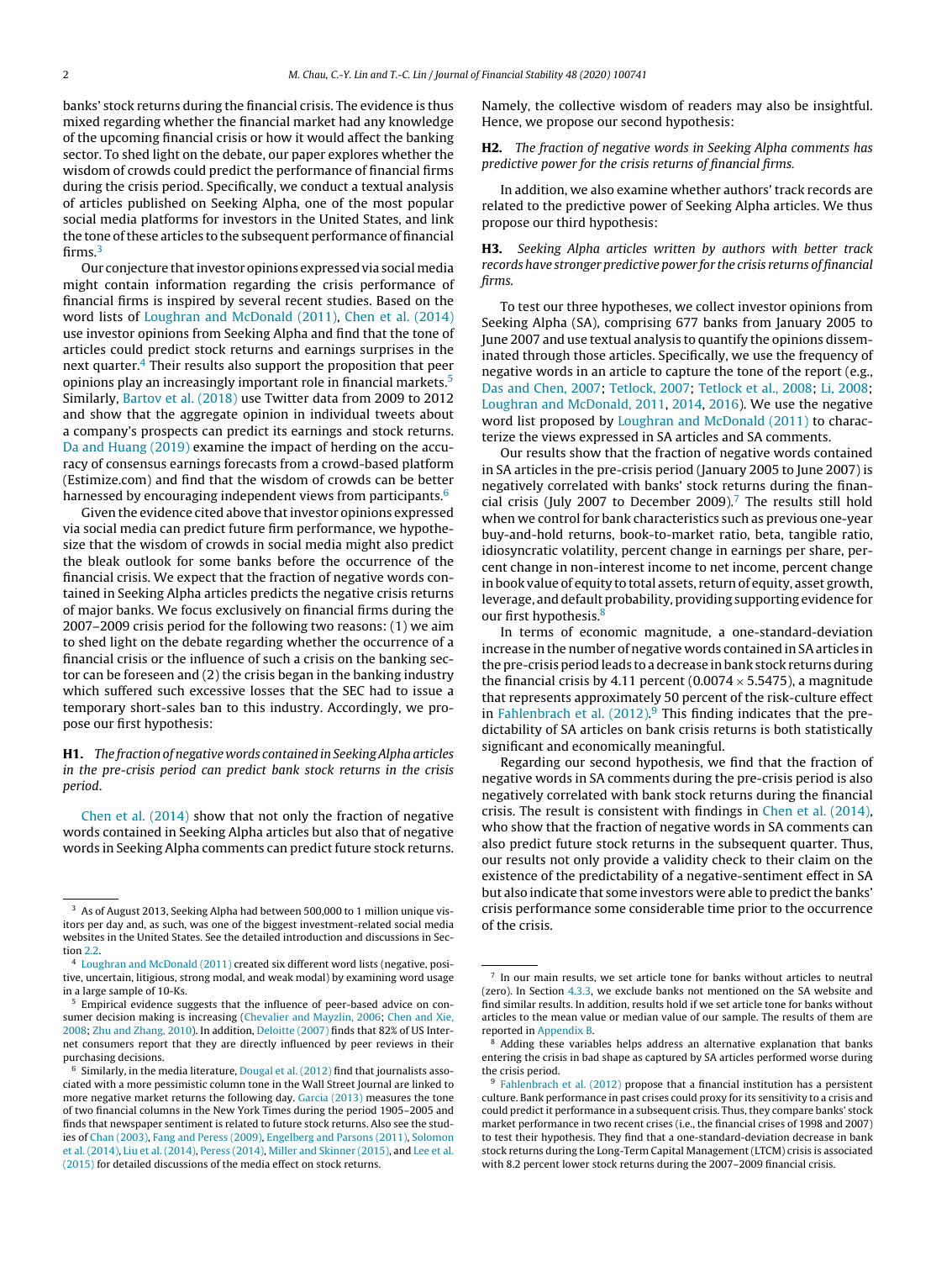For the third hypothesis, we find that the interaction terms of the fraction of negative words contained in SA articles and authors' track records are negatively correlated to banks' stock returns during the financial crisis. Essentially, the better the author's track record, the stronger the predictive power of their SA articles. Overall, the results of the three tests provide convincing evidence that the collective wisdomofthe authors and readers in SAprovide valuable information regarding the bleak outlook of some banks prior to the 2007–2009 financial crisis.

We conduct several additional tests to corroborate our main hypothesis. First, we find that the fraction of negative words contained in SA articles in the pre-crisis period also predicts bank default risk during the crisis period. That is, banks that were described with a higher fraction of negative words in SA articles in the pre-crisis period 1) tended to have greater increases in expected default probability during the crisis and 2) had more increases in loan defaults in the crisis, indicating lower loan quality. These two alternative measures of bank performance also indicate the economic channels through which the wisdom of crowds can predict bank stock performance in a crisis. Third, our results are robust after controlling for the content of Dow Jones News Service (DJNS) articles. Moreover, the results also show that the content of DJNS articles doesnot significantly predict bank crisis stock performance. Hence, interestingly, the collective wisdom of contributors to SA seems to be greater than that of journalists in traditional media.

Finally, to address potential selection issues for the banks being mentioned on SA, we construct three additional tests. First, we use a propensity-score-matching methodology to mitigate the omitted variable problem.10 We use banks that are mentioned in SA articles in the pre-crisis period as treated banks and others as control banks. The matching procedure starts with a probit regression using firm characteristics as independent variables.<sup>11</sup> Based on the matched samples, we then re-estimate the regressions and find consistent results. Second, we delete banks not mentioned on the SA website and re-estimate the regressions. Third, to avoid the possibility that our results are driven by the distressed banks during the crisis, we delete them and re-estimate the regressions. All the results remain supportive of our main hypothesis after correcting for the potential selection bias.

Our paper contributes to the literature in three ways. First, we provide new insights into the debate on whether the 2007–2009 financial crisis in general or, more specifically, the influence of the crisis on bank performance, was foreseen by some market participants. Existing studies suggest that, while insiders of financial firms and regulators of financial markets were not aware of the imminent crisis ([Fahlenbrach](#page-12-0) [and](#page-12-0) [Stulz,](#page-12-0) [2011;](#page-12-0) [Cheng](#page-12-0) et [al.,](#page-12-0) [2014\),](#page-12-0) certain institutional investors and analysts exhibited some awareness ([Brockman](#page-12-0) et [al.,](#page-12-0) [2015\).](#page-12-0) Our results indicate that the negative tone of SA articles and comments prior to the financial crisis contains predictive information. This is a novel finding with practical implications, since bank managers and financial market regulators may be able to learn from the wisdom of crowds regarding the potential impact of the next financial crisis on the banking sector.

Second, our paper adds to the investment literature on textual analysis, which has shown that the expression of negative sentiments in different documents (e.g., 10-Ks, newspaper articles) can predict stock returns [\(Loughran](#page-12-0) [and](#page-12-0) [McDonald,](#page-12-0) [2011;](#page-12-0) [Dougal](#page-12-0) et [al.,](#page-12-0) [2012;](#page-12-0) [Garcia,](#page-12-0) [2013;](#page-12-0) [Ahern](#page-12-0) [and](#page-12-0) [Sosyura,](#page-12-0) [2014;](#page-12-0) [Chen](#page-12-0) et [al.,](#page-12-0) [2014;](#page-12-0) [Lo](#page-12-0) [and](#page-12-0) [Chau,](#page-12-0) [2019\).](#page-12-0) We complement this line of research by showing that the wisdom of crowds in social media contains useful information regarding bank performance during the financial crisis. Importantly, our design differs from and complements these studies that mainly focus on short-term return predictability, since we study the influence of investor opinions for the 30 months prior to the crisis period and their predictability on bank returns over the next 30 crisis months.<sup>12</sup>

In this sense, our paper differs from [Chen](#page-12-0) et [al.](#page-12-0) [\(2014\)](#page-12-0) in three major respects. First, we study the influence ofinvestor opinions for the 30 months prior to the crisis period and their predictability on bank returns over the next 30 crisis months, which is different from the short-term return predictability in their design. Second, our results indicate that the negative tone of SA articles and comments prior to the financial crisis contains predictive information, which provides a policy suggestion that financial market regulators may be able to learn from the wisdom of crowds regarding the potential occurrence of the next financial crisis. Third, we further extend the analysis to bank lending quality and default risk, which is related to the individual bank stability and bank system stability.

Third, our research also adds to the financial crisis literature.<sup>13</sup> Recently, a plethora of studies have focused on why some banks performed relatively poorly in the financial crisis. These banks include those with CEOs who had better incentives, riskier business models, more shareholder-friendly boards and fragile financing, lower quality of regulatory capital ratios, worse risk management, more assets related to securitization tranches, and overconfident CEOs.<sup>14</sup> We add to these studies by focusing on who may have possessed what information of the impending crisis.

#### **2. Data and descriptive statistics**

In this section, we describe our data sources and present descriptive statistics of the variables of interest.

#### 2.1. Sample

Our sample comprises all USfinancial institutions with SIC codes between 6000 and 6399. These financial institutions consist of four groups: depository institutions (SIC 6000–6099), non-depository credit institutions (SIC 6100–6199), investment intermediaries (SIC 6200-6299), and insurance (SIC 6300-6399).<sup>15</sup> Following [Fahlenbrach](#page-12-0) et [al.](#page-12-0) [\(2012\),](#page-12-0) the term "financial crisis" refers to the period from July 2007 to December 2009. We use January 2005 to June 2007 as the pre-crisis period for our analysis of investor activities in SA.16

The dependent variables that capture bank crisis performance are RE09 (the annualized buy-and-hold returns from July 1, 2007 through December 31, 2009),  $\Delta$ NPL (the level change in the ratio of nonperforming loans to total gross loans between crisis years

<sup>&</sup>lt;sup>10</sup> See the detailed discussion of the propensity-score-matching methodology in Section [4.3.2.](#page-8-0)

 $11$  For the robustness of our results, we use several different matching methods: Nearest neighbors ( $n = 1$ ), Nearest neighbors ( $n = 2$ ), and Mahalanobis.

 $^{12}$  There are several reasons why we focus on the long-term returns rather than short-term returns. First, the prior studies on the 2007–2009 financial crisis almost exclusively focus on the long-term returns (e.g., [Fahlenbrach](#page-12-0) [and](#page-12-0) [Stulz,](#page-12-0) [2011;](#page-12-0) [Fahlenbrach](#page-12-0) et [al.,](#page-12-0) [2012;](#page-12-0) [Beltratti](#page-12-0) [and](#page-12-0) [Stulz,](#page-12-0) [2012;](#page-12-0) [Berger](#page-12-0) [and](#page-12-0) [Bouwman,](#page-12-0) [2013;](#page-12-0) [Ellul](#page-12-0) [and](#page-12-0) [Yerramilli,](#page-12-0) [2013;](#page-12-0) [Erel](#page-12-0) et [al.,](#page-12-0) [2014;](#page-12-0) [Ho](#page-12-0) et [al.,](#page-12-0) [2016\).](#page-12-0) Since our main goal is to explore the role of wisdom of the crowd in the financial crisis, it would be easier to interpret our results if we stick to the conventional return duration of the literature. Second, related to the first point, there is no clear-cut and well agreed definition of short-term returns for the crisis performance.

See [Fahlenbrach](#page-12-0) et al. (2012), [Beltratti](#page-12-0) [and](#page-12-0) [Stulz](#page-12-0) [\(2012\),](#page-12-0) [Boyd](#page-12-0) et al. (2019), [Beutel](#page-12-0) et [al.](#page-12-0) [\(2019\),](#page-12-0) [Park](#page-12-0) [and](#page-12-0) [Shin](#page-12-0) [\(2020\),](#page-12-0) [Drago](#page-12-0) [and](#page-12-0) [Gallo](#page-12-0) [\(2020\),](#page-12-0) respectively.

<sup>14</sup> See [Fahlenbrach](#page-12-0) [and](#page-12-0) [Stulz](#page-12-0) [\(2011\),](#page-12-0) [Fahlenbrach](#page-12-0) et [al.](#page-12-0) [\(2012\),](#page-12-0) [Beltratti](#page-12-0) [and](#page-12-0) [Stulz,](#page-12-0) [\(2012\),](#page-12-0) [Berger](#page-12-0) [and](#page-12-0) [Bouwman](#page-12-0) [\(2013\),](#page-12-0) [Ellul](#page-12-0) [and](#page-12-0) [Yerramilli](#page-12-0) [\(2013\),](#page-12-0) [Erel](#page-12-0) et [al.](#page-12-0) [\(2014\),](#page-12-0) [Ho](#page-12-0) et [al.](#page-12-0) [\(2016\),](#page-12-0) and [Lin](#page-12-0) et [al.](#page-12-0) [\(2020\).](#page-12-0)

<sup>&</sup>lt;sup>15</sup> For brevity, we use the term "banks" to represent "financial institutions" in this paper.<br><sup>16</sup> We find similar results when we use different definitions of the pre-crisis period,

such as January 2006 to June 2007.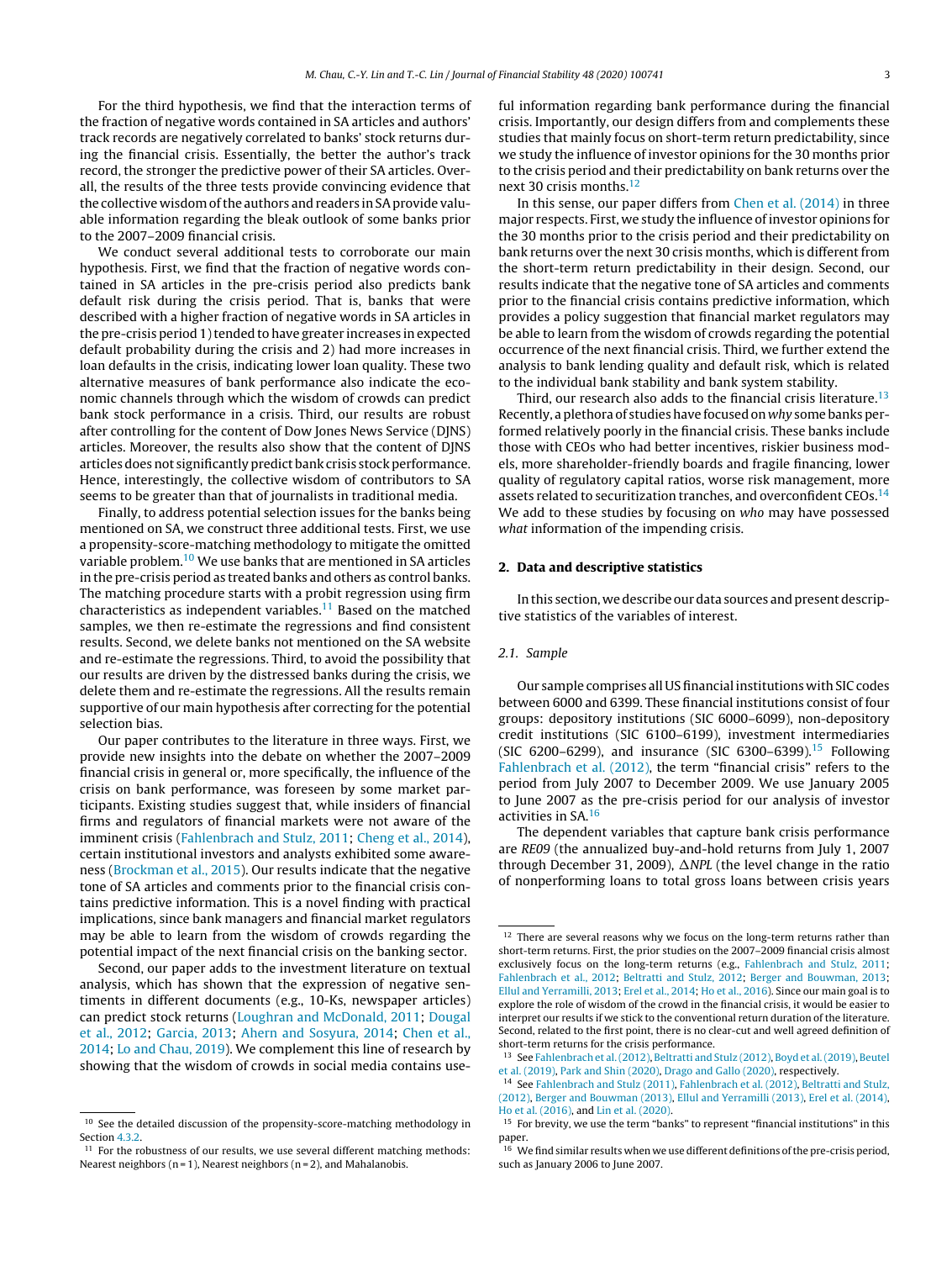<span id="page-3-0"></span>2007–2009 and year 2006), and  $\Delta E$ DF (the level change in expected default frequency (EDF) between crisis years 2007–2009 and year 2006).

The controls variables are BHAR06 (the buy-and-hold returns from July 1, 2006, through June 30, 2007), LnAssets (log of total assets), BM (book value of common equity divided by market value of common equity), Beta (bank equity beta from a market model of daily returns in excess of three-month T-bills using previous twoyear data, where the market is represented by the value-weighted CRSP index), TCE ratio (tangible common equity ratio: tangible common equity divided by tangible assets and multiplied by 100), Idiosyncratic volatility (IDIORISK, standard deviations of the residuals obtained from a market model of daily returns in excess of three-month T-bills using previous two-year data),  $\Delta{EPS}$  (percent change in earnings per share),  $\Delta$ EA (percent change in book value of equity to total assets),  $\Delta T$ NII<sub>-</sub>NI (percent change in non-interest income to net income), ASSETGROW (percent change in total asset), ROE (ratio of net income to total equities), Leverage (ratio of assets to book value of equity), and EDF (expected default frequency measure of the firm, it is the percentile ranking of a firm's default risk based on its distance to default (constructed from [Bharath](#page-12-0) [and](#page-12-0) [Shumway,](#page-12-0) [2008\)\)](#page-12-0).

#### 2.2. Seeking Alpha

Seeking Alpha is one of the biggest investment-related social media websites in the United States. For instance, Seeking Alpha had between 500,000–1 million unique visitors per day in August 2013. Specifically, the website's goal is to provide "opinion and analysis rather than news, and it is primarily written by investors who describe their personal approach to stock picking and portfolio management, rather than by journalists" [\(Seeking](#page-12-0) [Alpha,](#page-12-0) [2012\).](#page-12-0)<sup>17</sup>

Following the methodology of the study of [Chen](#page-12-0) et [al.](#page-12-0) [\(2014\),](#page-12-0) we download all opinion articles published on the SA website from January 2005 to June 2007. However, we focus on the bank sample. We wrote a computer program to automate the process for downloading articles from SA and extracting relevant information from the downloaded HTML files.<sup>18</sup> SA assigns a unique identity number to each article, and SA editors tag each article with one or more stock tickers prior to publication. Hence, one article could include more than one company. In multiple-ticker articles, the opinions for each of the tagged stocks become more difficult to calculate. To avoid this issue, we focus only on single-ticker articles. Our sample total 1021 single-ticker articles, for which we collect information including article ID, title, date of publication, author name, stock ticker, and main text.

SA allows investors not only to write and read articles but also to post comments in response. Hence, we also download all comments written in response to our sample articles. In our sample, 79.3 percent of the comments were posted on the day of article publication, an additional 13.4 percent were posted on the ensuing calendar day, with others posted sporadically over ensuing weeks. We collect 261 comments written in response to our sample articles. We assume that comments written in response to an article mostly pertained to that article, and that the relevant stock was discussed in that article. We then collect the same information for each comment as that for the articles.

Similar to the methodology in prior literature, we examine the frequency of negative words used in an article to capture the tone of authors' opinions. We then use the negative word list pro-

posed by [Loughran](#page-12-0) [and](#page-12-0) [McDonald](#page-12-0) [\(2011\)](#page-12-0) to characterize the views expressed in SA articles and SA comments.<sup>19</sup>

The main independent variables are as follows: NegSA is the average percentage of negative words across all Seeking Alpha articles published about bank i during the pre-crisis period (January 2005 to June 2007) if there were any such articles, and zero otherwise; I(SA) is a dummy variable that takes a value of one if bank i has at leastarticle published on SA in the pre-crisis period, and zero otherwise; NegSA Comment is the average fraction of negative words across all SA comments on bank i in the pre-crisis period if there were any such comments, and zero otherwise; Consistency is author consistency based on each author's published articles in the past three years, based on whether the stock's three-month performance reflects the article's position. We set zero if the author has published no articles in the past three years, since the consistency of such articles cannot be calculated.

#### 2.3. Descriptive statistics

[Table](#page-4-0) 1 presents the summary statistics, which include mean, standard deviation, minimum, maximum, and quartiles. We winsorize all variables at the 1st and 99th percentiles to mitigate the impact on our results from the extreme values. The table shows that, not surprisingly, bank stock returns were quite negative during the financial crisis. The average annualized buy-and-hold returns for the period from July 2007 to December 2009 (RE09) is  $-24.41$  percent. The average  $\Delta EDF$  and  $\Delta NPL$  are 0.5290 and 9.69 percent, respectively.

Specifically, the overall sentiment expressed in SA during the pre-crisis period is negative. The average NegSA and NegSA Comment are 0.0037 and 0.0002, respectively. The average I(SA) and Consistency are 0.1320 and 0.0646, respectively. The averages of firm characteristics are similar to those cited in the prior literature. The average BHAR06, LnAssets, BM, Beta, TCE ratio, IDIORISK,  $\Delta$ EPS,  $\Delta$ EA,  $\Delta$ TNII<sub>-</sub>NI, ASSETGROW, ROE, Leverage, and EDF are −0.0086, 13.0520, 0.9398, 0.9372, 13.8201, 0.0217, 0.5008, 0.0032, 0.1682, 0.1624, 0.1114, 9.4611, and 0.0397, respectively.

In addition, in [Fig.](#page-4-0) 1, we present a scatter plot between negative sentiment (NegSA) and crisis return (RE09) in Seeking Alpha data. For brevity, we skip the samples with zero value of NegSA in this figure. We find that the negative relationship between two variables, supporting that the fraction of negative words contained in Seeking Alpha articles in the pre-crisis period can predict bank stock returns in the crisis period.

#### **3. Empirical results**

In this section, we first test the relationship between the fraction of negative words contained in SA articles in the pre-crisis period and bank stock returns in the financial crisis. We then examine whether the fraction of negative words in SA comments in the precrisis period can also predict bank stock returns in the financial crisis. Finally, we explore whether authors'track records are related to the predictive power of their SA articles.

### 3.1. Seeking Alpha articles and stock returns in the 2007–2009 financial crisis

We use the following ordinary least-squares (OLS) regression to investigate whether the fraction of negative words contained in

<sup>&</sup>lt;sup>17</sup> See the detail introduction and discussions on their website ([http://](http://seekingalpha.com) [seekingalpha.com\)](http://seekingalpha.com).

<sup>18</sup> Our program can directly access a PostgreSQL database and store the extracted information therein.

<sup>19</sup> [http://www.nd.edu/](http://www.nd.edu/~mcdonald/Word_Lists.html)∼[mcdonald](http://www.nd.edu/~mcdonald/Word_Lists.html)/[Word](http://www.nd.edu/~mcdonald/Word_Lists.html) [Lists.html](http://www.nd.edu/~mcdonald/Word_Lists.html).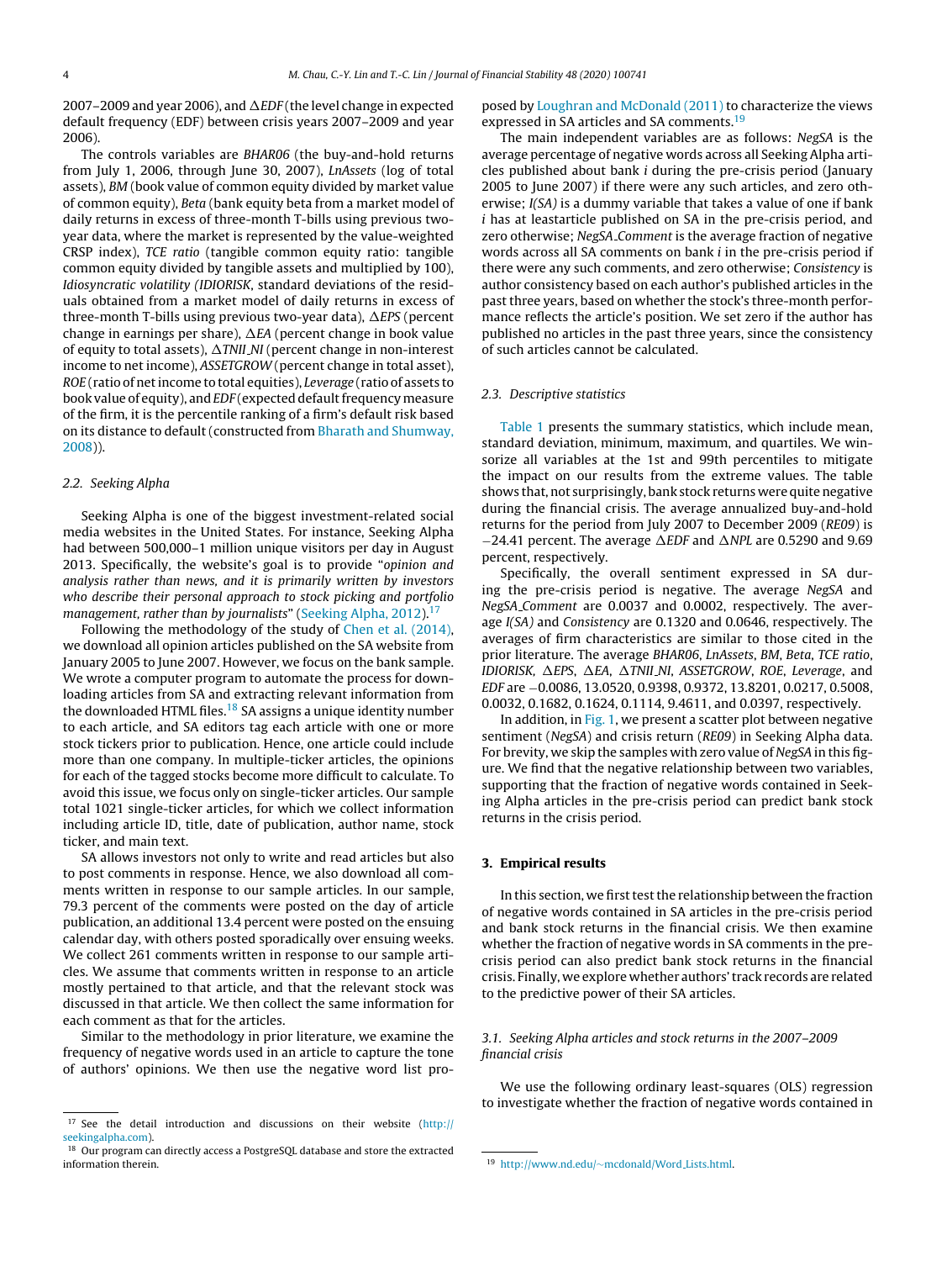#### <span id="page-4-0"></span>**Table 1** Summary statistics of variables.

|                     | Mean      | S.D.    | Min        | 25 <sup>th</sup> | Median    | 75 <sup>th</sup> | Max      |
|---------------------|-----------|---------|------------|------------------|-----------|------------------|----------|
| RE09                | $-0.2441$ | 0.2869  | $-0.8769$  | $-0.4253$        | $-0.2088$ | $-0.0484$        | 0.4546   |
| $\triangle EDF$     | 0.5290    | 0.3591  | $-0.3532$  | 0.2286           | 0.5962    | 0.8441           | 0.9990   |
| $\triangle NPL$     | 0.0969    | 0.1834  | $-0.0041$  | 0.0146           | 0.0343    | 0.0812           | 1.0424   |
| <b>NegSA</b>        | 0.0037    | 0.0074  | 0.0000     | 0.0000           | 0.0000    | 0.0000           | 0.0304   |
| I(SA)               | 0.1320    | 0.3387  | 0.0000     | 0.0000           | 0.0000    | 0.0000           | 1.0000   |
| NegSA_Comment       | 0.0002    | 0.0022  | 0.0000     | 0.0000           | 0.0000    | 0.0000           | 0.0055   |
| <b>NegDJNS</b>      | 0.0003    | 0.0017  | 0.0000     | 0.0000           | 0.0000    | 0.0000           | 0.0119   |
| I(DINS)             | 0.0367    | 0.1881  | 0.0000     | 0.0000           | 0.0000    | 0.0000           | 1.0000   |
| Consistency         | 0.0646    | 0.1870  | 0.0000     | 0.0000           | 0.0000    | 0.0000           | 0.7500   |
| BHAR06              | $-0.0086$ | 23.8538 | $-59.8438$ | $-12.8493$       | $-2.9342$ | 9.7994           | 82.1180  |
| <b>LnAssets</b>     | 13.0520   | 1.8361  | 9.7625     | 11.6820          | 12.8795   | 14.2211          | 17.5703  |
| <b>BM</b>           | 0.9398    | 2.2233  | 0.1070     | 0.4535           | 0.6063    | 0.7764           | 18.9068  |
| Beta                | 0.9372    | 0.1790  | 0.1052     | 0.8672           | 0.9618    | 1.0403           | 1.3927   |
| TCE ratio           | 13.8201   | 27.8255 | $-1.1407$  | 3.6183           | 5.2836    | 10.9241          | 198.5350 |
| <b>IDIORISK</b>     | 0.0217    | 0.0129  | 0.0078     | 0.0139           | 0.0181    | 0.0252           | 0.0838   |
| $\triangle$ EPS     | 0.5008    | 3.1822  | $-3.6800$  | $-0.1600$        | 0.0800    | 0.4299           | 14.5600  |
| $\triangle EA$      | 0.0032    | 0.0633  | $-0.1623$  | $-0.0042$        | 0.0017    | 0.0097           | 0.1715   |
| $\triangle$ TNII_NI | 0.1682    | 9.7402  | $-14.0762$ | $-0.0505$        | 0.0000    | 0.0662           | 6.6233   |
| <b>ASSETGROW</b>    | 0.1624    | 0.4723  | $-1.1600$  | 0.0271           | 0.0939    | 0.1923           | 0.4000   |
| <b>ROE</b>          | 0.1114    | 0.0937  | $-0.2535$  | 0.0722           | 0.1122    | 0.1499           | 0.3735   |
| Leverage            | 9.4611    | 5.1476  | 1.1599     | 5.4294           | 9.7873    | 12.5296          | 28.8156  |
| <b>EDF</b>          | 0.0397    | 0.1236  | 0.0000     | 0.0000           | 0.0000    | 0.0023           | 0.6557   |

This table presents summary statistics for the variables used in this study. The definitions of variables are presented in the Appendix.



**Fig. 1.** Negative sentiment and crisis return.

This figure presents scatter plot between negative sentiment and crisis return in Seeking Alpha data. RE09 represents stock returns for bank i in the financial crisis and NegSA is the average percentage of negative words across all Seeking Alpha articles published about bank i in the pre-crisis period (January 2005 to June 2007). For brevity, we skip the samples with zero value of NegSA in this figure.

SA articles in the pre-crisis period can predict bank stock returns during a crisis $20$ :

$$
RE09_{i,crisis} = \alpha + \beta_1 NegSA_{i,pre} + \beta_2 I(SA)_{i,pre} + \gamma Z_{i,t-1} + \varepsilon_i
$$
 (1)

where  $RE09<sub>i,crisis</sub>$  represents stock returns for bank *i* in the financial crisis; NegS $A_{i,pre}$  is the average percentage of negative words across all SA articles published about bank i in the pre-crisis period if there were any such articles, and zero otherwise;  $I(SA)_{i,pre}$  is a dummy variable that takes a value of one if at least one article about bank i was published in the SA in the pre-crisis period, and zero otherwise;  $Z_{i,t-1}$  is a vector of control variables for bank *i* in the year 2006. The variable definitions are presented in the Appendix A. The t-statistics are in parentheses and are based on standard errors adjusted for

<sup>&</sup>lt;sup>20</sup> We follow the study of [Fahlenbrach](#page-12-0) et [al.](#page-12-0) [\(2012\)](#page-12-0) to set the regression model and the studies of [Cooper](#page-12-0) et [al.](#page-12-0) [\(2003\)](#page-12-0) and [Fahlenbrach](#page-12-0) et [al.](#page-12-0) [\(2012\)](#page-12-0) to choose the control variables.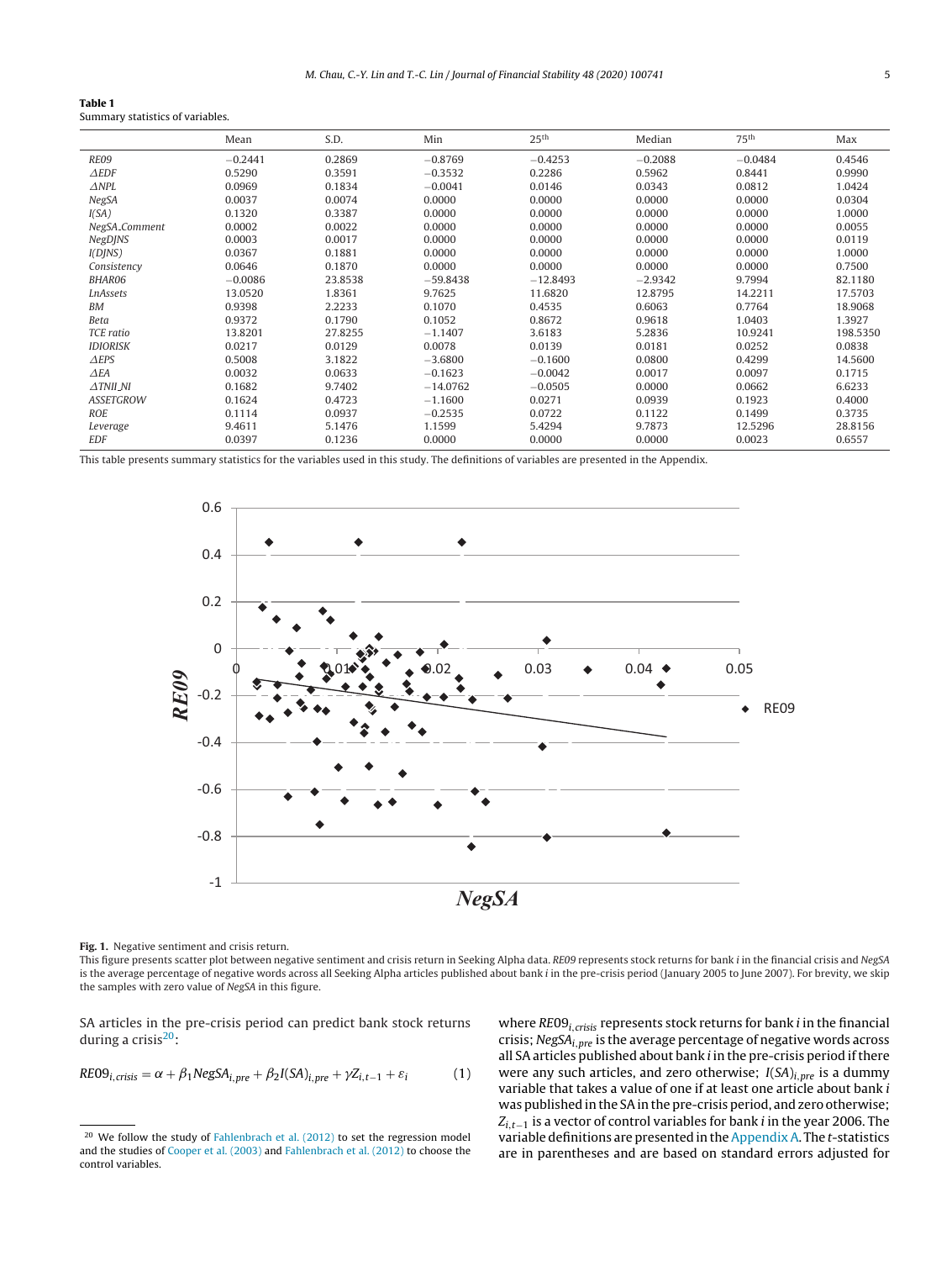<span id="page-5-0"></span>

| Table 2                                |  |  |
|----------------------------------------|--|--|
| Seeking Alpha and bank crisis returns. |  |  |

|                    | (1)<br>RE09                | (2)<br><b>RE09</b>         | (3)<br><b>RE09</b>         | (4)<br>RE09                |
|--------------------|----------------------------|----------------------------|----------------------------|----------------------------|
| <b>NegSA</b>       | $-6.6847***$<br>$(-3.23)$  | $-7.2188***$<br>$(-3.59)$  | $-7.1534***$<br>$(-3.81)$  | $-8.4879***$<br>$(-4.31)$  |
| I(SA)              | $0.1317**$<br>(2.20)       | $0.1451**$<br>(2.14)       | $0.1431**$<br>(2.19)       | $0.1610***$<br>(2.57)      |
| <b>BHAR06</b>      | $0.0029***$<br>(4.64)      | $0.0026***$<br>(4.11)      | $0.0026***$<br>(4.10)      | $0.0022***$<br>(3.22)      |
| <b>LnAssets</b>    | $-0.0110$                  | $-0.0058$                  | $-0.0053$                  | $-0.0011$                  |
| <b>BM</b>          | $(-1.11)$<br>$-0.0032$     | $(-0.75)$<br>$-0.0059$     | $(-0.71)$<br>$-0.0059$     | $(-0.18)$<br>$-0.0003$     |
| Beta               | $(-0.66)$<br>$0.1996***$   | $(-1.04)$<br>$0.2073***$   | $(-1.03)$<br>$0.2085***$   | $(-0.04)$<br>$0.1952**$    |
| <b>TCE</b>         | (2.77)                     | (3.17)<br>0.0007           | (3.26)<br>0.0007           | (2.22)<br>0.0002           |
| <b>IDIORISK</b>    |                            | (1.27)                     | (1.23)<br>0.2601           | (0.39)<br>$-0.1268$        |
| $\triangle$ EPS    |                            |                            | (0.24)                     | $(-0.12)$<br>0.0032        |
| AEA                |                            |                            |                            | (0.86)<br>$-0.2919**$      |
| $\triangle TNILNI$ |                            |                            |                            | $(-2.05)$<br>$-0.0016$     |
| <b>ASSETGROW</b>   |                            |                            |                            | $(-0.84)$<br>$-0.0409$     |
| <b>ROE</b>         |                            |                            |                            | $(-0.84)$<br>$-0.3163$     |
| Leverage           |                            |                            |                            | $(-1.57)$<br>$-0.0115***$  |
| <b>EDF</b>         |                            |                            |                            | $(-3.17)$<br>$-0.0539$     |
| Constant           | $-0.2891**$                | $-0.3817***$               | $-0.3946***$               | $(-0.39)$<br>$-0.3117**$   |
| $Adj-R^2$<br>Obs.  | $(-2.02)$<br>0.0636<br>677 | $(-3.27)$<br>0.0616<br>568 | $(-3.97)$<br>0.0600<br>568 | $(-2.12)$<br>0.0952<br>565 |

This table presents OLS regression results for the Seeking Alpha articles and bank crisis returns. The crisis period is from July 1, 2007, through December 31, 2009.  $RE09_{i,crisis} = \alpha + \beta_1 NegSA_{i,pre} + \beta_2 I(SA)_{i,pre} + \gamma Z_{i,t-1} + \varepsilon_i$ 

where  $RE09_{i,crisis}$  represents stock returns for bank *i* in the financial crisis; NegSA<sub>i,pre</sub> is the average percentage of negative words across all Seeking Alpha articles published about bank i in the pre-crisis period (January 2005 to June 2007) if there were any such articles, and zero otherwise;  $I(SA)_{i,pre}$  is a dummy variable that takes a value of one if at least one article about a bank were published in Seeking Alpha in the pre-crisis period, and zero otherwise; Z<sub>i,t−1</sub> is a vector of control variables for bank i in the year 2006. The variable definitions are given in the Appendix. The t-statistics are in parentheses and are based on standard errors adjusted for heteroskedasticity ([White,](#page-12-0) [1980\)](#page-12-0) and industry clustering at three-digit SIC code [\(Petersen,](#page-12-0) [2009\).](#page-12-0) The superscripts \*, \*\*, and \*\*\* denote significance at the 10%, 5%, and 1% levels, respectively.

heteroskedasticity [\(White,](#page-12-0) [1980\)](#page-12-0) and industry clustering at three-digit SIC code ([Petersen,](#page-12-0) 2009).<sup>21</sup>

Our first hypothesis argues that some authors in SA anticipated the imminent financial crisis and used a higher fraction of negative words in SA articles to describe some banks in the pre-crisis period. The banks with a higher percentage of negative descriptors in SA articles should perform worse during the crisis period. We thus expect the signs of coefficients  $\beta_1$  in Eq. [\(1\)](#page-4-0) to be negative.

Table 2 presents the regression results. We control for a number of important bank characteristics: BHAR06, LnAssets, BM, Beta, TCE ratio, IDIORISK,  $\Delta$ EPS,  $\Delta$ EA,  $\Delta$ TNII\_NI, ASSETGROW, ROE, Leverage, and EDF. The first specification controls for BHAR06, LnAssets, BM, and Beta. The second specification adds TCE. The third specification adds IDIORISK. The last specification adds  $\Delta{EPS}$ ,  $\Delta{EA}$ ,  $\Delta{TNII}$ .NI, ASSETGROW, ROE, Leverage, and EDF. Adding these variables helps alleviate the concern that our main findings are driven by the negative performance persistence of some banks.

Across all specifications, the coefficients of NegSA are significantly negative. For example, in Model (4), the coefficient of NegSA is -4.1177 and is statistically significant. A one-standarddeviation increase in the NegSA is associated with a 3.05 percent  $(0.0074 \times 4.1177)$  lower stock return during the 2007–2009 financial crisis. After controlling for more bank characteristics in Models  $(2)$  to  $(4)$ , the economic magnitude of the coefficients becomes even larger. For example, in Model $(4)$ , the stock returns decrease by 4.41 percent  $(0.0074 \times 5.54758)$  during the crisis for a one-standarddeviation increase in the pre-crisis change in NegSA.

This economic magnitude of 4.11 percent is approximately 50 percent of the risk-culture effect in [Fahlenbrach](#page-12-0) et [al.](#page-12-0) [\(2012\),](#page-12-0) who find that a one-standard-deviation lower return during the LTCM crisis is associated with an 8.2 percent lower return during the financial crisis. Thus, the predictability of the wisdom of crowds in SA on bank stock returns during the crisis periods is both statistically significant and economically meaningful, supporting our first hypothesis.

#### 3.2. Seeking Alpha and stock returns: comments from readers

To test our second hypothesis, we use the following OLS regression to examine whether the fraction of negative words contained in SA comments in the pre-crisis period can also predict bank stock returns during a crisis:

$$
RE09_{i,crisis} = \alpha + \beta_1 NegSA_{i,pre} + \beta_2 I(SA)_{i,pre}
$$
  
+  $\beta_3 NegSA_{i,pre} + \gamma Z_{i,t-1} + \varepsilon_i$  (2)

where  $RE09<sub>i,crisis</sub>$  represent stock returns for bank *i* in the financial crisis; NegS $A_{i,nre}$  is the average percentage of negative words across all SA articles published about bank  $i$  in the pre-crisis period if there were any such articles, and zero otherwise;  $I(SA)_{i,pre}$  is a dummy variable that takes a value of one if at least one article about bank i is published on SA in the pre-crisis period (January 2005 to June 2007), and zero otherwise; NegSA<sub>-Comment<sub>i,pre</sub> is the average percentage</sub> of negative words across all SA comments published about bank  $i$ in the pre-crisis period if there were any such comments, and zero otherwise;  $Z_{i,t-1}$  is a vector of control variables for bank *i* in the year 2006. The variable definitions are presented in the [Appendix](#page-11-0) [A.](#page-11-0)

Our second hypothesis argues that some SA readers also anticipated the imminent financial crisis and used a higher fraction of negative words in their comments in response to articles on some banks in the pre-crisis period. We expect banks with more negative sentiments expressed in SA comments to perform worse during the crisis period. We thus anticipate the sign of coefficients  $\beta_3$  in Eq. (2) to be negative.

[Table](#page-6-0) 3 presents the regression results. First, across all specifications, the coefficients of NegSA are significantly negative, reconfirming our first hypothesis. Second, the coefficients of NegSA Comment are also significantly negative, providing supporting evidence for our second hypothesis, i.e., that the fraction of negative words in SA comments also has predictive power for crisis returns of financial firms.

#### 3.3. Seeking Alpha and stock returns: authors' track records

Our third hypothesis argues that articles written by authors with more consistent track records have stronger predictive power. Following [Chen](#page-12-0) et [al.](#page-12-0) [\(2014\),](#page-12-0) we measure authors' track records by the consistency of each author. That is, Consistency<sub>i, pre</sub> is calculated by an author's published articles in the past three years, depending on whether the three-month performance of the discussed stock

 $^{21}\,$  We find similar results if we perform regressions without clustering or clustering standard errors at 2-digit industry level.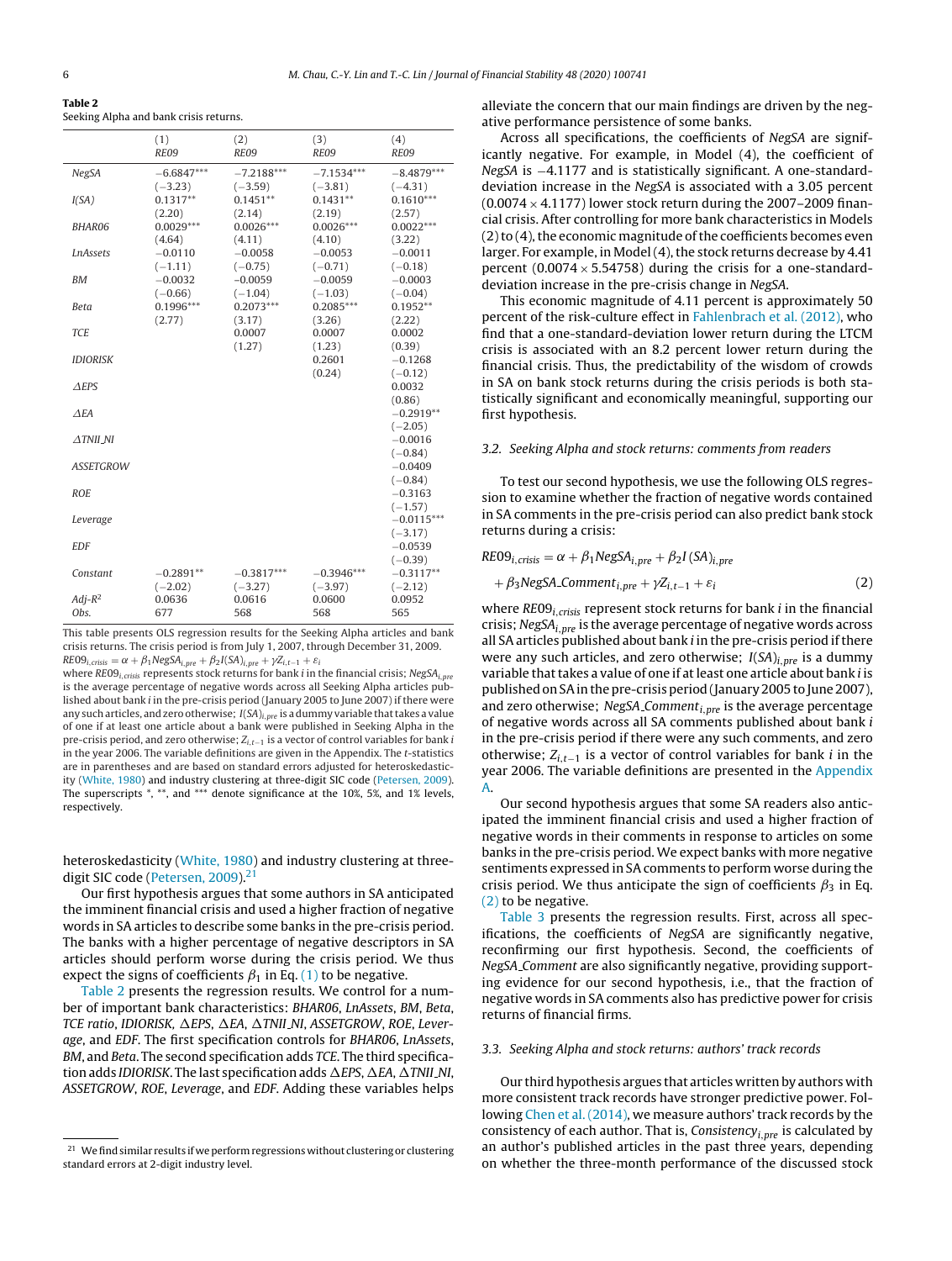<span id="page-6-0"></span>

| Table 3                                                   |
|-----------------------------------------------------------|
| Seeking Alpha and bank crisis returns: Negative Comments. |

|                     | (1)<br>RE09  | (2)<br>RE09  | (3)<br>RE09  | (4)<br>RE09               |
|---------------------|--------------|--------------|--------------|---------------------------|
|                     |              |              |              |                           |
| NegSA               | $-4.1678***$ | $-4.6709**$  | $-4.5284**$  | $-5.5497***$              |
|                     | $(-2.53)$    | $(-2.43)$    | $(-2.47)$    | $(-4.90)$                 |
| I(SA)               | 0.1073       | 0.1186       | 0.1151       | $0.1282***$               |
|                     | (1.71)       | (1.63)       | (1.63)       | (2.80)                    |
| NegSA_Comment       | $-6.0430**$  | $-4.5530*$   | $-5.0058*$   | $-4.3966*$                |
|                     | $(-2.43)$    | $(-1.89)$    | $(-1.74)$    | $(-1.71)$                 |
| BHAR06              | $0.0029***$  | $0.0025***$  | $0.0025***$  | $0.0021***$               |
|                     | (4.46)       | (3.86)       | (3.85)       | (3.03)                    |
| <b>LnAssets</b>     | $-0.0116$    | $-0.0065$    | $-0.0056$    | $-0.0016$                 |
|                     | $(-1.17)$    | $(-0.86)$    | $(-0.77)$    | $(-0.59)$                 |
| <b>BM</b>           | $-0.0034$    | $-0.0062$    | $-0.0062$    | $-0.0008$                 |
|                     | $(-0.70)$    | $(-1.08)$    | $(-1.06)$    | $(-0.10)$                 |
| Beta                | $0.2077***$  | $0.2153***$  | $0.2184***$  | $0.2073***$               |
|                     | (2.82)       | (3.29)       | (3.40)       | (3.33)                    |
| <b>TCE</b>          |              | 0.0007       | 0.0007       | 0.0002                    |
|                     |              | (1.28)       | (1.22)       | (1.28)                    |
| <b>IDIORISK</b>     |              |              | 0.4991       | 0.1294                    |
|                     |              |              | (0.42)       | (0.10)                    |
| $A$ EPS             |              |              |              | 0.0042                    |
|                     |              |              |              | (0.96)                    |
| $\triangle$ FA      |              |              |              | $-0.3057***$              |
|                     |              |              |              | $(-3.22)$                 |
| $\triangle$ TNII_NI |              |              |              | $-0.0015$                 |
|                     |              |              |              | $(-0.90)$                 |
| <b>ASSETGROW</b>    |              |              |              | $-0.0384$                 |
|                     |              |              |              | $(-0.64)$                 |
| <b>ROE</b>          |              |              |              | $-0.3163$                 |
|                     |              |              |              | $(-1.37)$                 |
| Leverage            |              |              |              | $-0.0111***$<br>$(-4.16)$ |
| <b>EDF</b>          |              |              |              | $-0.0571$                 |
|                     |              |              |              | $(-0.55)$                 |
| Constant            | $-0.2904**$  | $-0.3805***$ | $-0.4058***$ | $-0.3254***$              |
|                     | $(-2.03)$    | $(-3.30)$    | $(-4.21)$    | $(-3.10)$                 |
| $Adj-R^2$           | 0.0596       | 0.0556       | 0.0543       | 0.0873                    |
| Obs.                | 677          | 568          | 568          | 565                       |
|                     |              |              |              |                           |

This table presents OLS regression results for the Seeking Alpha articles, comments, and bank crisis returns. The crisis period is from July 1, 2007, through December 31, 2009.

 $RE09_{i,crisis} = \alpha + \beta_1 NegSA_{i,pre} + \beta_2 I(SA)_{i,pre} + \beta_3 NegSA_{i,pre} + \gamma Z_{i,t-1} + \varepsilon_i$ where  $RE09$ <sub>i.crisis</sub> represents stock returns for bank *i* in the financial crisis; NegSA<sub>i.pre</sub> is the average percentage of negative words across all Seeking Alpha articles published about bank i in the pre-crisis period (January 2005 to June 2007) if there were any such articles, and zero otherwise;  $I(SA)_{i,nre}$  is a dummy variable that takes a value of one if at least one article about a bank were published in Seeking Alpha in the precrisis period, and zero otherwise; NegSA\_Comment $_{i,pre}$  is the average percentage of negative words across all Seeking Alpha comments published about bank i in the precrisis period if there were any such comments, and zero otherwise;  $Z_{i,t-1}$  is a vector of control variables for bank i in the year 2006. The variable definitions are given in the Appendix. The t-statistics are in parentheses and are based on standard errors adjusted for heteroskedasticity ([White,](#page-12-0) [1980\)](#page-12-0) and industry clustering at three-digit SIC code ([Petersen,](#page-12-0) [2009\).](#page-12-0) The superscripts \*, \*\*, and \*\*\* denote significance at the 10%, 5%, and 1% levels, respectively.

reflects the article's position. We set zero if the author published no article in the pastthree years. Therefore, a higher value of author consistency means that the author has a better track record.

To test our third hypothesis, we use the following OLS regression to investigate whether authors'track records are related to the predictive power of their SA articles:

$$
RE09i,crisis = \alpha + \beta_1 NegSAi,pre + \beta_2 I(SA)i,pre
$$
  
+  $\beta_6 NegSA \times Consistencyi,pre + \beta_7 Consistencyi,pre$   
+  $\gamma Zi,t-1 + \varepsiloni$  (3)

where  $RE09_{i,crisis}$  represents stock returns for bank *i* in the financial crisis; Consistency<sub>i, pre</sub> is defined above; all other variables are similar to those in Eq.  $(1)$  and the variable definitions are presented in the [Appendix](#page-11-0) [A.](#page-11-0) We expect the sign of coefficient  $\beta_6$  in Eq. (3) to be negative.

| Seeking Alpha and bank crisis returns: Author's track record. |             |        |             |     |
|---------------------------------------------------------------|-------------|--------|-------------|-----|
|                                                               | (1)         | (2)    | (3)         | (4) |
|                                                               | <b>PEOO</b> | $PF$ 0 | <b>PEOO</b> | DЕ  |

|                                 | <b>RE09</b>                | RE09                       | <b>RE09</b>                | <b>RE09</b>                |
|---------------------------------|----------------------------|----------------------------|----------------------------|----------------------------|
| NegSA                           | 5.4862*<br>(1.74)          | $-0.1134$<br>$(-0.05)$     | 0.0918<br>(0.04)           | 2.2355<br>(0.67)           |
| I(SA)                           | $-0.0055$<br>$(-0.09)$     | 0.0697<br>(0.76)           | 0.0643<br>(0.72)           | 0.0119<br>(0.20)           |
| $NegSA \times Consistency$      | $-19.1374**$<br>$(-2.49)$  | $-8.6230**$<br>$(-2.01)$   | $-8.8238*$<br>$(-1.89)$    | $-14.8348**$<br>$(-2.00)$  |
| Consistency                     | $0.2021*$<br>(1.95)        | 0.0787<br>(0.70)           | 0.0838<br>(0.75)           | $0.2111**$<br>(2.36)       |
| <b>BHAR06</b>                   | $0.0029***$<br>(4.47)      | $0.0025***$<br>(3.78)      | $0.0025***$<br>(3.77)      | $0.0021***$<br>(2.81)      |
| <b>LnAssets</b>                 | $-0.0113$<br>$(-1.12)$     | $-0.0062$<br>$(-0.84)$     | $-0.0056$<br>$(-0.77)$     | $-0.0017$<br>$(-0.28)$     |
| ΒM                              | $-0.0032$<br>$(-0.66)$     | $-0.0060$<br>$(-1.07)$     | $-0.0060$<br>$(-1.05)$     | $-0.0006$<br>$(-0.10)$     |
| Beta                            | $0.2021***$<br>(2.80)      | $0.2093***$<br>(3.10)      | $0.2111***$<br>(3.19)      | $0.2032**$<br>(2.32)       |
| <b>TCE</b>                      |                            | 0.0007<br>(1.28)           | 0.0007<br>(1.25)           | 0.0002<br>(0.39)           |
| <b>IDIORISK</b>                 |                            |                            | 0.3348<br>(0.30)           | $-0.0173$<br>$(-0.02)$     |
| $\triangle$ EPS                 |                            |                            |                            | 0.0044<br>(1.17)           |
| ΔЕΑ                             |                            |                            |                            | $-0.2778*$<br>$(-1.91)$    |
| $\triangle$ TNII <sub>-NI</sub> |                            |                            |                            | $-0.0016$<br>$(-0.83)$     |
| <b>ASSETGROW</b>                |                            |                            |                            | $-0.0375$<br>$(-0.77)$     |
| <b>ROE</b>                      |                            |                            |                            | $-0.3282$<br>$(-1.51)$     |
| Leverage                        |                            |                            |                            | $-0.0113***$<br>$(-3.17)$  |
| <b>EDF</b>                      |                            |                            |                            | $-0.0593$                  |
| Constant                        | $-0.2890**$                | $-0.3785***$               | $-0.3951***$               | $(-0.43)$<br>$-0.3132**$   |
| $Adi-R^2$<br>Obs.               | $(-2.03)$<br>0.0585<br>677 | $(-3.30)$<br>0.0530<br>568 | $(-4.01)$<br>0.0515<br>568 | $(-2.16)$<br>0.0854<br>565 |

This table presents OLS regression results for the Seeking Alpha articles and bank crisis returns by considering the author's track record. The crisis period is from July 1, 2007, through December 31, 2009.

 $RE09_{i, crisis} = \alpha + \beta_1 NegSA_{i,pre} + \beta_2 I(SA)_{i,pre} + \beta_6 NegSA \times Consistency_{i,pre} +$ 

 $\beta_7$ Consistency<sub>i,pre</sub> +  $\gamma Z_{i,t-1}$  +  $\varepsilon_i$ 

where RE09<sub>i,crisis</sub> represents stock returns for bank *i* in the financial crisis; NegSA<sub>i,pre</sub> is the average percentage of negative words across all Seeking Alpha articles published about bank  $i$  in the pre-crisis period (January 2005 to June 2007) if there were any such articles, and zero otherwise;  $I(SA)_{i,pre}$  is a dummy variable that takes a value of one if at least one article about a bank were published in Seeking Alpha in the pre-crisis period, and zero otherwise; Consistency<sub>i, pre</sub> is author consistency based on author's published articles in the past three years, determined based on whether a stock's three-month performance reflects the article's position. We set zero if no article is published by the author in the past three years;  $Z_{i,t-1}$  is a vector of control variables for bank i in the year 2006. The variable definitions are given in the Appendix. The t-statistics are in parentheses and are based on standard errors adjusted for heteroskedasticity [\(White,](#page-12-0) [1980\)](#page-12-0) and industry clustering at three-digit SIC code [\(Petersen,](#page-12-0) [2009\).](#page-12-0) The superscripts \*, \*\*, and \*\*\* denote significance at the 10%, 5%, and 1% levels, respectively.

Table 4 presents the regression results. Across all specifications, the coefficients of NegSA  $\times$  Consistency are all significantly negative, supporting our third hypothesis. Interestingly, the coefficients of NegSA become insignificant after we control for the author's track record. This result indicates that our previous finding in Section [3.1](#page-3-0) is mainly driven by authors with good track records.

In sum, our results in [Tables](#page-5-0) 2–4 not only support our three hypotheses but also complement the findings in [Chen](#page-12-0) et [al.](#page-12-0) [\(2014\),](#page-12-0) who show that the fraction of negative words in SA comments can predict next-quarter stock returns. Our results suggest that authors and readers on SA were aware of the bleak outlook of some banks months before the global financial crisis occurred.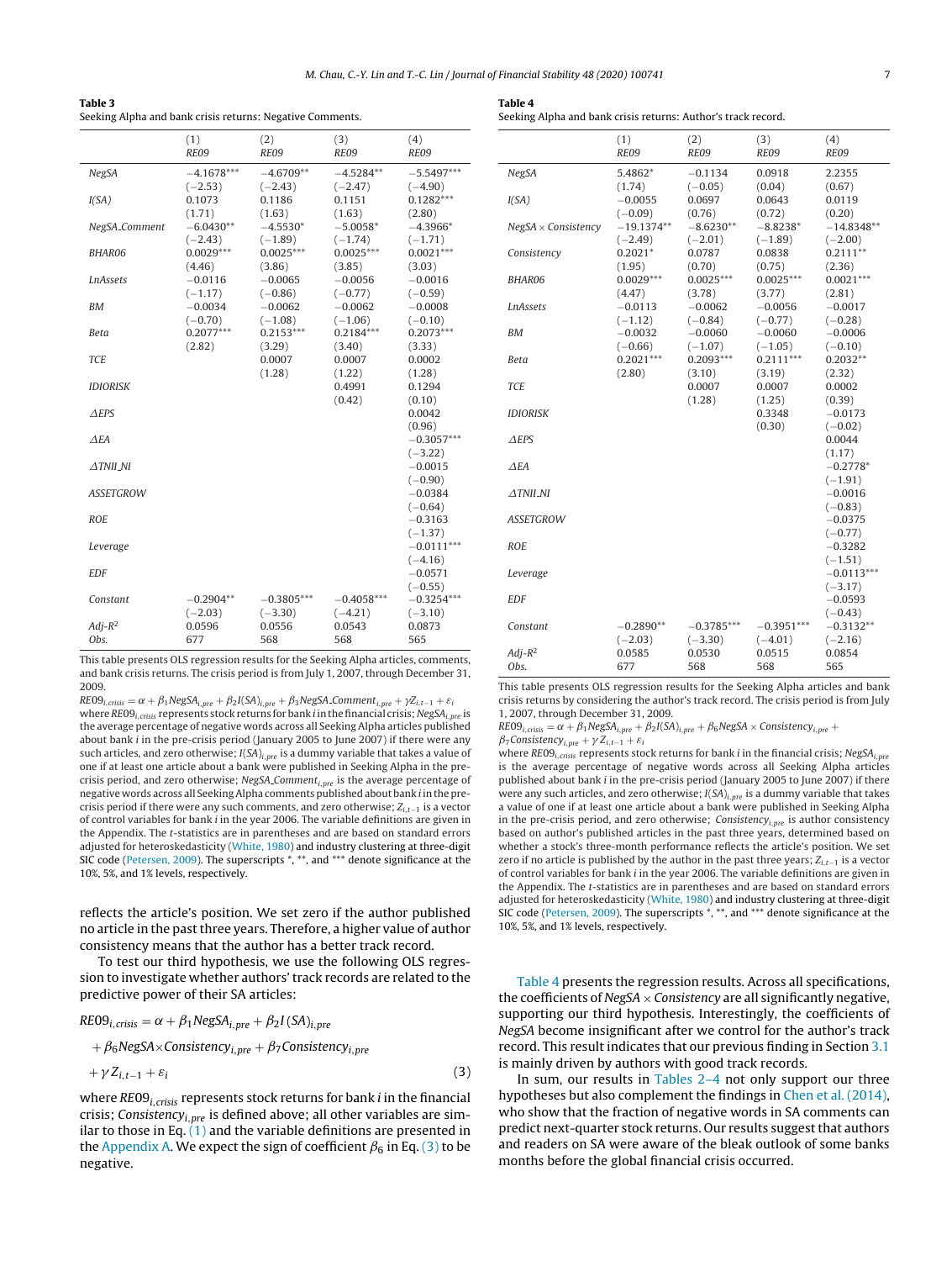#### **4. Additional supporting evidence**

In this section, we provide further supportive evidence that aligns our findings with our main hypotheses. We first investigate the correlation between the fraction of negative words contained in SA articles and two alternative bank performance measures in the financial crisis (bank default risk and loan quality). Second, we further control for the tone of Dow Jones News Service (DJNS) articles in our regressions. Third, to mitigate the endogeneity issue, we adopt the propensity-score-matching methodology, delete the banks not mentioned in the SA website, and delete distressed banks to account for the omitted variable problem and sample selection bias.

#### 4.1. Seeking alpha and bank performance: default risk

[Fahlenbrach](#page-12-0) et [al.](#page-12-0) [\(2012\)](#page-12-0) find that banks with a riskier business model suffered more in stock returns and had a higher default probability during the 2007–2009 crisis period. Similarly, [Ho](#page-12-0) et [al.](#page-12-0) [\(2016\)](#page-12-0) find that overconfident banks with a higher level of risktaking behavior before the financial crisis had a higher expected default frequency (EDF) during the crisis. Therefore, in this subsection, we examine whether the fraction of negative words contained in SA articles can also predict default risk of banks during the financial crisis as the following regressions:

$$
\Delta EDF_{i,crisis} = \alpha + \beta_1 NegSA_{i,pre} + \beta_2 I(SA)_{i,pre} + \gamma Z_{i,t-1} + \varepsilon_i
$$
 (4)

where  $\Delta EDF_{i,crisis}$  represents the level change in expected default frequency (EDF) between year 2009 and year 2006. The EDF is the percentile ranking of a firm's default risk based on its distance to default ([Bharath](#page-12-0) [and](#page-12-0) [Shumway,](#page-12-0) [2008\).](#page-12-0) All other variables are similar to those in Eq.  $(1)$  and the variable definitions presented are in the [Appendix](#page-11-0) [A.](#page-11-0) Based on our first hypothesis, we expect the sign of coefficient  $\beta_1$  in Eq. (4) to be positive.<sup>22</sup>

Table 5 presents the results for the SA articles and bank default risk in the financial crisis. The results show a significantly positive correlation between the fraction of negative words contained in SA articles and the level change ratio of expected default frequency during the financial crisis. For example, in Model (2), a one-standard-deviation increase of the number of negative words contained in SA articles in the pre-crisis period is associated with a 4.02 percent (0.0074  $\times$  5.4373) increase in the level change ratio of expected default frequency. The result is consistent with the notion that some authors of articles on SA could foresee the higher default risk potential of some banks before the financial crisis.

## 4.2. Seeking alpha and bank performance: loan quality

In addition to default risk, we further examine whether the fraction of negative words contained in SA articles also predicts the loan quality of banks during the 2007–2009 financial crisis as additionally supportive evidence to support our first hypothesis. Specifically, we perform the following regression:

$$
\Delta NPL_{i,crisis} = \alpha + \beta_1 NegSA_{i,pre} + \beta_2 I(SA)_{i,pre} + \gamma Z_{i,t-1} + \varepsilon_i
$$
 (5)

where  $\Delta NPL_{i,crisis}$  represents the level change in ratio of nonperforming loans (NPL) to total gross loans between crisis years (2007–2009) and year 2006. Nonperforming loans are defined as loans with interest payments and principal more than 90 days over-

| $\sim$<br>$\sim$<br>---- |  |
|--------------------------|--|
|                          |  |

| Seeking Alpha and default risk. |  |
|---------------------------------|--|
|---------------------------------|--|

|                    | (1)<br>$\triangle EDF$              | (2)<br>$\triangle EDF$              | (3)<br>$\triangle EDF$              | (4)<br>$\triangle EDF$              |
|--------------------|-------------------------------------|-------------------------------------|-------------------------------------|-------------------------------------|
| <b>NegSA</b>       | 5.2071**<br>(2.14)                  | 5.4373***<br>(2.72)                 | 4.9737**<br>(2.41)                  | 4.5250**<br>(2.18)                  |
| I(SA)              | 0.0190<br>(0.26)                    | $-0.0155$<br>$(-0.25)$              | $-0.0039$<br>$(-0.06)$              | 0.0038<br>(0.06)                    |
| <b>BHAR06</b>      | $-0.0031**$                         | $-0.0025*$                          | $-0.0026*$                          | $-0.0024**$                         |
| <b>LnAssets</b>    | $(-2.48)$<br>$-0.0155$<br>$(-0.75)$ | $(-1.94)$<br>$-0.0196$<br>$(-0.70)$ | $(-1.93)$<br>$-0.0260$<br>$(-0.91)$ | $(-2.34)$<br>$-0.0213$<br>$(-0.70)$ |
| <b>BM</b>          | $-0.1704***$<br>$(-2.68)$           | $-0.1965***$<br>$(-3.05)$           | $-0.2311***$<br>$(-3.25)$           | 0.0693<br>(0.56)                    |
| Beta               | $-0.1642$<br>$(-0.94)$              | $-0.1634$<br>$(-0.78)$              | $-0.2033$<br>$(-0.99)$              | $-0.0805$<br>$(-0.38)$              |
| <b>TCE</b>         |                                     | $-0.0003$                           | $-0.0001$                           | 0.0006                              |
| <b>IDIORISK</b>    |                                     | $(-0.21)$                           | $(-0.09)$<br>$-4.4910**$            | (0.67)<br>$-3.5030*$                |
| $\triangle$ EPS    |                                     |                                     | $(-2.09)$                           | $(-1.82)$<br>$-0.0036$              |
| $\triangle EA$     |                                     |                                     |                                     | $(-1.64)$<br>$0.5332***$            |
| $\triangle TNILNI$ |                                     |                                     |                                     | (2.91)<br>0.0072                    |
| <b>ASSETGROW</b>   |                                     |                                     |                                     | (1.47)<br>0.0563                    |
| <b>ROE</b>         |                                     |                                     |                                     | (1.55)<br>0.2808                    |
| Leverage           |                                     |                                     |                                     | (1.07)<br>$0.0207***$               |
| <b>EDF</b>         |                                     |                                     |                                     | (4.11)<br>$-0.9336***$              |
| Constant           | $0.9630***$<br>(7.15)               | 1.0519***<br>(5.65)                 | 1.2815***<br>(5.28)                 | $(-10.21)$<br>$0.7507***$<br>(2.79) |
| $Adj-R^2$<br>Obs.  | 0.0411<br>497                       | 0.0307<br>440                       | 0.0433<br>440                       | 0.1767<br>439                       |

This table presents OLS regression results for the Seeking Alpha articles and bank default risk in the financial crisis. The crisis period is from July 1, 2007, through December 31, 2009.

 $\triangle EDF_{i,crisis} = \alpha + \beta_1 NegSA_{i,pre} + \beta_2 I(SA)_{i,pre} + \gamma Z_{i,t-1} + \varepsilon_i$ 

where  $\Delta EDF_{i,crisis}$  represents the change in the expected default frequency of bank i in the financial crisis;  $NegSA<sub>i,pre</sub>$  is the average percentage of negative words across all Seeking Alpha articles published about bank  $i$  in the pre-crisis period (January 2005 to June 2007) if there were any such articles, and zero otherwise;  $I(SA)_{i,nre}$  is a dummy variable that takes a value of one if at least one article about a bank were published in Seeking Alpha in the pre-crisis period, and zero otherwise;  $Z_{i,t-1}$  is a vector of control variables for bank i in the year 2006. The variable definitions are given in the Appendix. The t-statistics are in parentheses and are based on standard errors adjusted for heteroskedasticity [\(White,](#page-12-0) [1980\)](#page-12-0) and industry clustering at three-digit SIC code ([Petersen,](#page-12-0) [2009\).](#page-12-0) The superscripts \*, \*\*, and \*\*\* denote significance at the 10%, 5%, and 1% levels, respectively.

due. All other variables are similar to those in Eq. [\(1\).](#page-4-0) We expect the sign of coefficient  $\beta_1$  in Eq. (5) to be positive.<sup>23</sup>

[Table](#page-8-0) 6 presents the results for the SA articles and bank loan quality during the financial crisis. A significantly positive correlation exists between the fraction of negative words contained in SA articles and the level change ratio of non-performing loans during the financial crisis.

In sum, the results in Tables 5 and 6 support the argument that some authors in SA were aware that certain banks would perform poorly in the forthcoming crisis. Moreover, these results also demonstrate the economic channels through which authors of SA articles could detect the worst-performing banks in the crisis period.

 $22$  We find similar results if we use the level of EDF as the dependent variable in the regressions.

<sup>&</sup>lt;sup>23</sup> We find similar results if we use the level of NPL as the dependent variable in the regressions.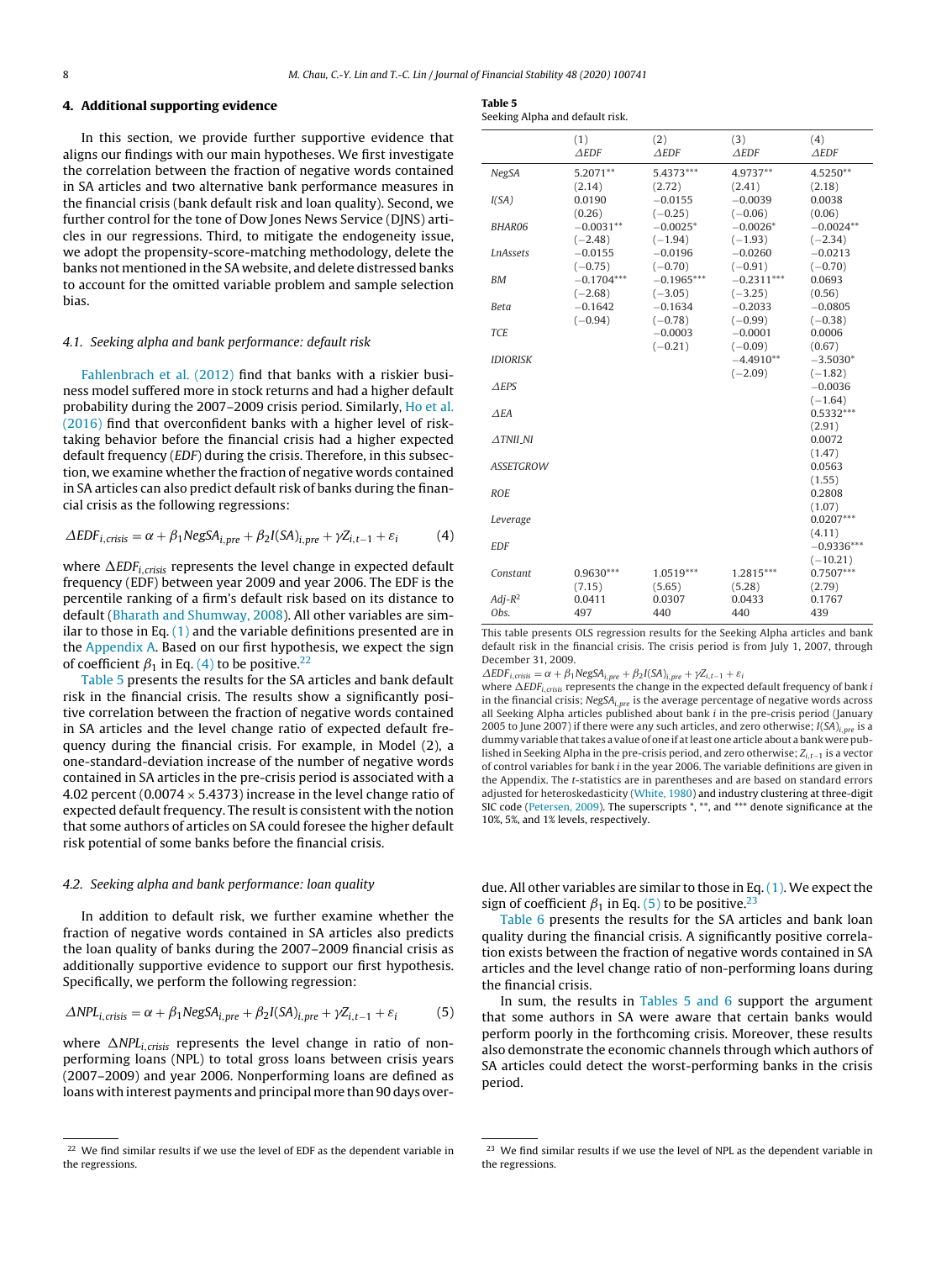<span id="page-8-0"></span>

| Table 6                              |  |
|--------------------------------------|--|
| Seeking Alpha and bank loan quality. |  |

|                     | (1)<br>$\triangle NPL$    | (2)<br>$\triangle NPL$    | (3)<br>$\triangle NPL$    | (4)<br>$\triangle NPL$     |
|---------------------|---------------------------|---------------------------|---------------------------|----------------------------|
| <b>NegSA</b>        | 2.8036***<br>(20.61)      | 2.4192***<br>(14.53)      | 2.5948***<br>(17.15)      | 3.0921***<br>(18.73)       |
| I(SA)               | 0.0027<br>(0.07)          | 0.0219<br>(0.99)          | 0.0192<br>(0.91)          | $-0.0102$<br>$(-0.38)$     |
| <b>BHAR06</b>       | $-0.0015***$              | $-0.0011**$               | $-0.0010**$               | $-0.0009*$                 |
| <b>LnAssets</b>     | $(-2.95)$<br>$-0.0110**$  | $(-2.47)$<br>$-0.0159***$ | $(-2.27)$<br>$-0.0148***$ | $(-1.85)$<br>$-0.0217***$  |
| <b>BM</b>           | $(-2.00)$<br>$-0.0028***$ | $(-11.32)$<br>$-0.0032**$ | $(-11.33)$<br>$-0.0031**$ | $(-17.98)$<br>$-0.0065***$ |
| Beta                | $(-2.78)$<br>0.0197       | $(-2.22)$<br>$0.0630***$  | $(-2.03)$<br>$0.0800***$  | $(-4.68)$<br>0.0112        |
| <b>TCE</b>          | (1.04)                    | (5.81)<br>0.0021          | (5.74)<br>0.0020          | (0.28)<br>0.0017           |
| <b>IDIORISK</b>     |                           | (1.03)                    | (0.98)<br>$0.9326***$     | (1.14)<br>0.0793           |
| $\triangle$ EPS     |                           |                           | (3.44)                    | (0.19)<br>$-0.0066***$     |
| $\triangle EA$      |                           |                           |                           | $(-4.24)$<br>0.0724        |
| $\triangle$ TNII_NI |                           |                           |                           | (0.29)<br>$-0.0004$        |
| <b>ASSETGROW</b>    |                           |                           |                           | $(-0.39)$<br>$0.1762***$   |
| <b>ROE</b>          |                           |                           |                           | (11.29)<br>$0.8136***$     |
| Leverage            |                           |                           |                           | (3.84)<br>$-0.0026$        |
| <b>EDF</b>          |                           |                           |                           | $(-1.44)$<br>0.1230        |
| Constant            | $0.2050**$                | $0.2139***$               | $0.1666***$               | (0.72)<br>$0.4344***$      |
|                     | (4.33)                    | (12.09)<br>0.0154         | (5.14)<br>0.0151          | (11.03)                    |
| $Adi-R^2$<br>Obs.   | 0.0142<br>403             | 367                       | 367                       | 0.0474<br>366              |

This table presents OLS regression results for the Seeking Alpha articles and bank loan quality in the financial crisis. The crisis period is from July 1, 2007, through December 31, 2009.

 $\triangle NPL_{i, crisis} = \alpha + \beta_1 NegSA_{i,pre} + \beta_2 I(SA)_{i,pre} + \gamma Z_{i,t-1} + \varepsilon_i$ 

where  $\Delta NPL_{i,crisis}$  represents the change in the nonperforming loan ratio of bank  $i$  in the financial crisis;  $NegSA<sub>i,nre</sub>$  is the average percentage of negative words across all Seeking Alpha articles published about bank i in the pre-crisis period (January 2005 to June 2007) if there were any such articles, and zero otherwise;  $I(SA)_{i,pre}$  is a dummy variable that takes a value of one if at least one article about a bank were published in Seeking Alpha in the pre-crisis period, and zero otherwise;  $Z_{i,t-1}$  is a vector of control variables for bank  $i$  in the year 2006. The variable definitions are given in the Appendix. The t-statistics are in parentheses and are based on standard errors adjusted for heteroskedasticity ([White,](#page-12-0) [1980\)](#page-12-0) and industry clustering at three-digit SIC code ([Petersen,](#page-12-0) [2009\).](#page-12-0) The superscripts \*, \*\*, and \*\*\* denote significance at the 10%, 5%, and 1% levels, respectively.

#### 4.3. Robustness checks

### 4.3.1. Controlling for the articles of Dow Jones News Service

One may be concerned that the predictive power of SA articles is merely a reflection of what has been reported in traditional media outlets such as newspapers. Similar to [Chen](#page-12-0) et [al.](#page-12-0) [\(2014\),](#page-12-0) we mitigate this concern by controlling for the information revealed through Dow Jones News Service (DJNS) articles.We collected DJNS articles for each stock covered by the single-ticker SA articles from the Factiva database. Because DJNS articles are not tagged by company name or stock ticker, we had to use a search query to find the matched news articles for each stock from January 2005 to June 2007.24

In a manner similar to the method we used for the SA articles, we collected the information of each DJNS article regarding article title, date of publication, and main text. We then constructed two DJNS related variables: NegDJNS is the average fraction of negative words across all articles published in the DJNS about bank i in the pre-crisis period ifthere were any such articles, and zero otherwise. I(DJNS) is a dummy variable that takes a value of one if at least one article about bank i was published in the Dow Jones News Service in the pre-crisis period, and zero otherwise. Specifically, we perform the following regression:

$$
RE09i,crisis = \alpha + \beta_1 NegSAi,pre + \beta_2 I(SA)i,pre
$$
  
+  $\beta_3 NegSA_{\text{Commenti,pre}} + \beta_4 NegDJNS_{i,pre} + \beta_5 I(DJNS)i,pre$   
+  $\gamma Z_{i,t-1} + \varepsilon_i$  (6)

where NegDJNS and I(DJNS) are defined above and other variables are similar to those in Eq.  $(1)$ . We expect that the sign of coefficient  $\beta_1$  in Eq. (6) remains negative after we control for the news released in traditional media outlets, such as DJNS articles.

[Table](#page-9-0) 7 presents the results. First, in all models, the correlations between the fraction of negative words contained in SA articles and the bank's stock returns during the financial crisis are significantly negative, confirming our first hypothesis. Interestingly, the correlations between the fraction of negative words contained in DJNS articles and stock returns during the financial crisis are insignificant. This result suggests that the collective wisdom of the authors on SA seems more insightful concerning the bleak future of certain banks, compared with those in DJNS articles.

### 4.3.2. Propensity-score-matching methodology to address potential omitted variables and selection bias

To address the potential concerns regarding potential omitted variables and selection bias, we use the propensity-score-matching approach and construct an optimal control firm sample in the same spirit of [Houston](#page-12-0) et [al.](#page-12-0) [\(2014\)](#page-12-0) and [Hasan](#page-12-0) et al. [\(2014\).](#page-12-0)<sup>25</sup>

We use banks mentioned in SA articles in the pre-crisis period as the treated group and other banks as the control. The matching procedure starts with a probit regression model using all firm characteristics (BHAR06, LnAssets, BM, Beta, TCE ratio, IDIORISK,  $\Delta$ EPS,  $\Delta$ EA,  $\Delta$ TNII\_NI, ASSETGROW, ROE, Leverage, and EDF) as control variables. For the robustness of this exercise, we adopt three different matching methods: Nearest neighbors  $(n=1)$ , Nearest neighbors (n = 2), and Mahalanobis.

[Table](#page-9-0) 8 shows that the results remain qualitatively similar. In all models, the correlation between the fraction of negative words contained in SA articles and stock returns during the financial crisis is significantly negative. This alleviates the concern that our main finding might be driven by potential omitted variables.

#### 4.3.3. Subsample analysis for addressing sample selection bias

Our results might stem from the selection bias of authors in SA. To mitigate the concern, we further re-do our analysis based on the subsample that excludes banks not mentioned on the SA website. By doing so, we reduce the concern that only the bad news is selected from SA articles.

[Table](#page-10-0) 9 shows a significantly negative correlation between the fraction of negative words contained in SA articles and bank crisis returns. Hence, even when we exclude banks not mentioned on the SA website, the fraction of negative words contained in SA articles in the pre-crisis period can still predict the poor stock performance of banks.

Another concern is that our main results cloud been driven by the distressed banks during the crisis. In our sample, there are 15

<sup>&</sup>lt;sup>24</sup> Following [Chen](#page-12-0) et [al.](#page-12-0) [\(2014\),](#page-12-0) we use each company's name in the CRSP database and require that these names be mentioned at least once in the first 50 words of the DJNS articles.

<sup>&</sup>lt;sup>25</sup> This approach is developed by [Rosenbaum](#page-12-0) [and](#page-12-0) [Rubin](#page-12-0) [\(1983\)](#page-12-0) and [Heckman](#page-12-0) et [al.](#page-12-0) [\(1997,](#page-12-0) [1998\).](#page-12-0)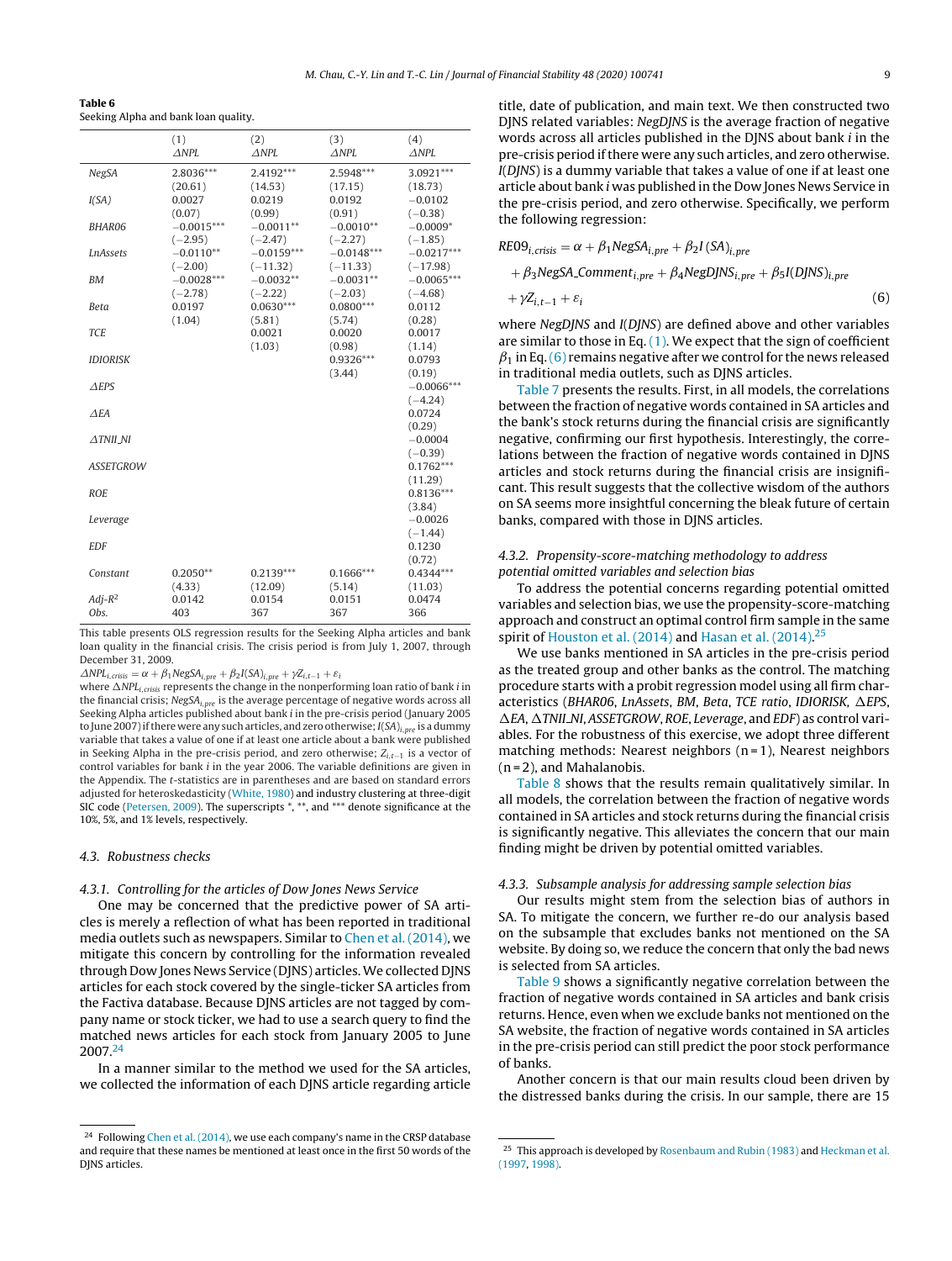<span id="page-9-0"></span>

| Table 7                                                           |  |
|-------------------------------------------------------------------|--|
| Seeking Alpha and bank crisis returns: Controlling DJNS articles. |  |

Seeking Alpha and bank crisis returns: Propensity-score-matching approach.

|                     | (1)<br>RE09                | (2)<br><b>RE09</b>         | (3)<br>RE09                | (4)<br>RE09                |
|---------------------|----------------------------|----------------------------|----------------------------|----------------------------|
| <b>NegSA</b>        | $-4.6768***$<br>$(-2.90)$  | $-5.0947***$<br>$(-2.85)$  | $-4.9014***$<br>$(-2.66)$  | $-6.0678***$<br>$(-3.13)$  |
| I(SA)               | $0.1200*$<br>(1.81)        | 0.1293<br>(1.62)           | 0.1264<br>(1.63)           | $0.1421**$<br>(1.98)       |
| NegSA_Comment       | $-5.7700**$<br>$(-2.35)$   | $-4.5847*$<br>$(-1.89)$    | $-5.0419*$<br>$(-1.70)$    | $-4.3647$<br>$(-1.63)$     |
| <b>NegDJNS</b>      | 9.6366<br>(1.15)           | 11.3128<br>(1.30)          | 11.0527<br>(1.20)          | 14.2762<br>(1.70)          |
| I(DINS)             | $-0.0928$<br>$(-1.31)$     | $-0.1137*$<br>$(-1.83)$    | $-0.1167*$<br>$(-1.86)$    | $-0.1478**$<br>$(-2.04)$   |
| BHAR06              | $0.0030***$<br>(4.42)      | $0.0026***$<br>(3.98)      | $0.0026***$<br>(3.98)      | $0.0022***$<br>(2.99)      |
| <b>LnAssets</b>     | $-0.0117$<br>$(-1.25)$     | $-0.0069$<br>$(-1.01)$     | $-0.0058$<br>$(-0.86)$     | $-0.0017$<br>$(-0.29)$     |
| <b>BM</b>           | $-0.0036$<br>$(-0.71)$     | $-0.0064$<br>$(-1.04)$     | $-0.0064$<br>$(-1.02)$     | $-0.0010$<br>$(-0.15)$     |
| <b>Beta</b>         | $0.2097***$<br>(2.80)      | $0.2206***$<br>(3.35)      | $0.2237***$<br>(3.51)      | $0.2137**$<br>(2.47)       |
| <b>TCE</b>          |                            | 0.0007<br>(1.22)           | 0.0007<br>(1.15)           | 0.0002<br>(0.34)           |
| <b>IDIORISK</b>     |                            |                            | 0.5047<br>(0.39)           | 0.1049<br>(0.09)           |
| $\triangle$ EPS     |                            |                            |                            | 0.0041<br>(1.10)           |
| $\triangle EA$      |                            |                            |                            | $-0.2778*$<br>$(-1.76)$    |
| $\triangle TNII_NI$ |                            |                            |                            | $-0.0014$<br>$(-0.75)$     |
| <b>ASSETGROW</b>    |                            |                            |                            | $-0.0378$<br>$(-0.82)$     |
| <b>ROE</b>          |                            |                            |                            | $-0.3356$<br>$(-1.54)$     |
| Leverage            |                            |                            |                            | $-0.0112***$<br>$(-3.16)$  |
| <b>EDF</b>          |                            |                            |                            | $-0.0597$                  |
| Constant            | $-0.2897**$                | $-0.3803***$               | $-0.4069***$               | $(-0.42)$<br>$-0.3253***$  |
| $Adj-R^2$<br>Obs.   | $(-2.10)$<br>0.0579<br>677 | $(-3.71)$<br>0.0536<br>568 | $(-4.91)$<br>0.0523<br>568 | $(-2.69)$<br>0.0862<br>565 |

This table presents OLS regression results for Seeking Alpha articles and bank crisis returns by controlling the effect of Dow Jones News Service (DJNS) articles. The crisis period is from July 1, 2007, through December 31, 2009.

 $RE09_{i, crisis} = \alpha + \beta_1 NegSA_{i, pre} + \beta_2 I(SA)_{i, pre} + \beta_3 NegSA_{\text{.}Comment}_{i, pre} +$ 

 $\beta_4$ NegDJNS<sub>i,pre</sub> +  $\beta_5 I(DJNS)_{i,pre} + \gamma Z_{i,t-1} + \varepsilon_i$ 

where  $RE09$ <sub>i,crisis</sub> represents stock returns for bank *i* in the financial crisis; NegSA<sub>i,pre</sub> is the average percentage of negative words across all Seeking Alpha articles published about bank i in the pre-crisis period (January 2005 to June 2007) if there were any such articles, and zero otherwise;  $I(SA)_{i,pre}$  is a dummy variable that takes a value of one if at least one article about a bank were published in the Seeking Alpha in the pre-crisis period, and zero otherwise;; NegSA\_Comment $_{i,pre}$ is the average percentage of negative words across all Seeking Alpha comments published about the bank i in the pre-crisis period if there were any such articles, and zero otherwise;  $NegDJNS_{i,pre}$  is the average percentage of negative words across all DJNS articles published about bank i in the pre-crisis period if there were any such articles, and zero otherwise;  $I(DJNS)_{i,pre}$  is a dummy variable that takes a value of one if at least one article about a bank was published in the DJNS in the pre-crisis period, and zero otherwise; Z<sub>i,t−1</sub> is a vector of control variables for bank i in the year 2006. The variable definitions are given in the Appendix. The t-statistics are in parentheses and are based on standard errors adjusted for heteroskedasticity [\(White,](#page-12-0) [1980\)](#page-12-0) and industry clustering at three-digit SIC code [\(Petersen,](#page-12-0) [2009\).](#page-12-0) The superscripts \*, \*\*, and \*\*\* denote significance at the 10%, 5%, and 1% levels, respectively.

distressed banks during the crisis. Thus, we delete these samples and re-estimate the regressions. [Table](#page-10-0) 10 again shows a significantly negative correlation between the fraction of negative words contained in SA articles and bank crisis returns. Hence, even when we exclude distressed banks during the crisis, our main results still hold.

| Matching method Nearest neighbors (n = 1 Nearest neighbors (n = 2 Mahalanobis |              |             |              |  |
|-------------------------------------------------------------------------------|--------------|-------------|--------------|--|
|                                                                               | (1)          | (2)         | (3)          |  |
|                                                                               | RE09         | RE09        | RE09         |  |
| <b>NegSA</b>                                                                  | $-4.8380***$ | $-4.1814**$ | $-4.8380***$ |  |
|                                                                               | $(-2.82)$    | $(-2.30)$   | $(-2.82)$    |  |
| I(SA)                                                                         | $0.1460**$   | $0.1030*$   | $0.1460**$   |  |
|                                                                               | (2.02)       | (1.65)      | (2.02)       |  |
| <b>BHAR06</b>                                                                 | $0.0032**$   | 0.0023      | $0.0032**$   |  |
|                                                                               | (2.23)       | (1.25)      | (2.23)       |  |
| <b>LnAssets</b>                                                               | $-0.0284***$ | $-0.0228*$  | $-0.0284***$ |  |
|                                                                               | $(-3.13)$    | $(-1.65)$   | $(-3.13)$    |  |
| <b>BM</b>                                                                     | 0.0030       | $0.0102***$ | 0.0030       |  |
|                                                                               | (0.37)       | (2.71)      | (0.37)       |  |
| <b>Beta</b>                                                                   | 0.2166       | $-0.2292$   | 0.2166       |  |
|                                                                               | (0.90)       | $(-0.94)$   | (0.90)       |  |
| <b>TCE</b>                                                                    | $-0.0003$    | $-0.0007$   | $-0.0003$    |  |
|                                                                               | $(-0.23)$    | $(-0.78)$   | $(-0.23)$    |  |
| <b>IDIORISK</b>                                                               | 0.3673       | 2.1216      | 0.3673       |  |
|                                                                               | (0.23)       | (0.74)      | (0.23)       |  |
| <b>AEPS</b>                                                                   | $-0.0115$    | $-0.0030$   | $-0.0115$    |  |
|                                                                               | $(-1.35)$    | $(-0.30)$   | $(-1.35)$    |  |
| AFA                                                                           | 0.1138       | $-0.1407$   | 0.1138       |  |
|                                                                               | (0.31)       | $(-0.64)$   | (0.31)       |  |
| $\triangle TNILNI$                                                            | 0.0183       | $-0.0132**$ | 0.0183       |  |
|                                                                               | (0.49)       | $(-2.28)$   | (0.49)       |  |
| <b>ASSETGROW</b>                                                              | 0.0024       | $-0.0092$   | 0.0024       |  |
|                                                                               | (0.09)       | $(-0.29)$   | (0.09)       |  |
| <b>ROE</b>                                                                    | $-0.0255$    | $-0.3468$   | $-0.0255$    |  |
|                                                                               | $(-0.07)$    | $(-0.83)$   | $(-0.07)$    |  |
| Leverage                                                                      | $-0.0092**$  | $-0.0106**$ | $-0.0092**$  |  |
|                                                                               | $(-2.10)$    | $(-2.24)$   | $(-2.10)$    |  |
| <b>EDF</b>                                                                    | 0.0783       | $-0.3344$   | 0.0783       |  |
|                                                                               | (0.26)       | $(-1.15)$   | (0.26)       |  |
| Constant                                                                      | 0.0019       | 0.4318      | 0.0019       |  |
|                                                                               | (0.01)       | (1.50)      | (0.01)       |  |
| $Adi-R^2$                                                                     | 0.0665       | 0.0492      | 0.0665       |  |
| Obs.                                                                          | 138          | 140         | 138          |  |

This table presents OLS regression results for Seeking Alpha articles and bank crisis returns by using a propensity-score-matching approach. We use the banks mentioned in Seeking Alpha articles in the pre-crisis period as representing the treatment banks and the others as control banks. Matching starts with a probit regression using various all firm characteristics (BHAR06, BM, Beta, TCE, and IDIORISK) as control variables. For the robustness of our results, we use several different matching methods: Nearest neighbors ( $n = 1$ ), Nearest neighbors ( $n = 2$ ), and Mahalanobis. The crisis period is from July 1, 2007, through December 31, 2009.

 $RE09_{i,crisis} = \alpha + \beta_1 NegSA_{i,nre} + \beta_2 I(SA)_{i,nre} + \gamma Z_{i,t-1} + \varepsilon_i$ 

where  $RE09_{i,crisis}$  represents stock returns for bank *i* in the financial crisis; NegSA<sub>i,</sub> is the average percentage of negative words across all Seeking Alpha articles published about bank i in the pre-crisis period (January 2005 to June 2007) if there were any such articles, and zero otherwise;  $I(SA)_{i,pre}$  is a dummy variable that takes a value of one if at least one article about a bank were published in Seeking Alpha in the pre-crisis period, and zero otherwise;  $Z_{i,t-1}$  is a vector of control variables for bank *i* in the year 2006. The variable definitions are given in the Appendix. The t-statistics are in parentheses and are based on standard errors adjusted for heteroskedasticity [\(White,](#page-12-0) [1980\)](#page-12-0) and industry clustering at three-digit SIC code ([Petersen,](#page-12-0) [2009\).](#page-12-0) The superscripts \*, \*\*, and \*\*\* denote significance at the 10%, 5%, and 1% levels, respectively.

#### **5. Conclusion**

Existing studies have shown that investor opinions expressed in social media can predict stock returns and earnings surprises in the next quarter. Our study sheds additional light on this literature by focusing on whether the wisdom of crowds expressed through articles and comments published on Seeking Alpha (SA) before the financial crisis predicted bank stock returns during the crisis. Moreover, we explore whether the negative sentiments expressed in SA comments and authors' track records also play a role in return predictability.

Our results provide convincing evidence that the fraction of negative words contained in SAarticles in the pre-crisis period (January 2005 to June 2007) is negatively correlated to bank stock returns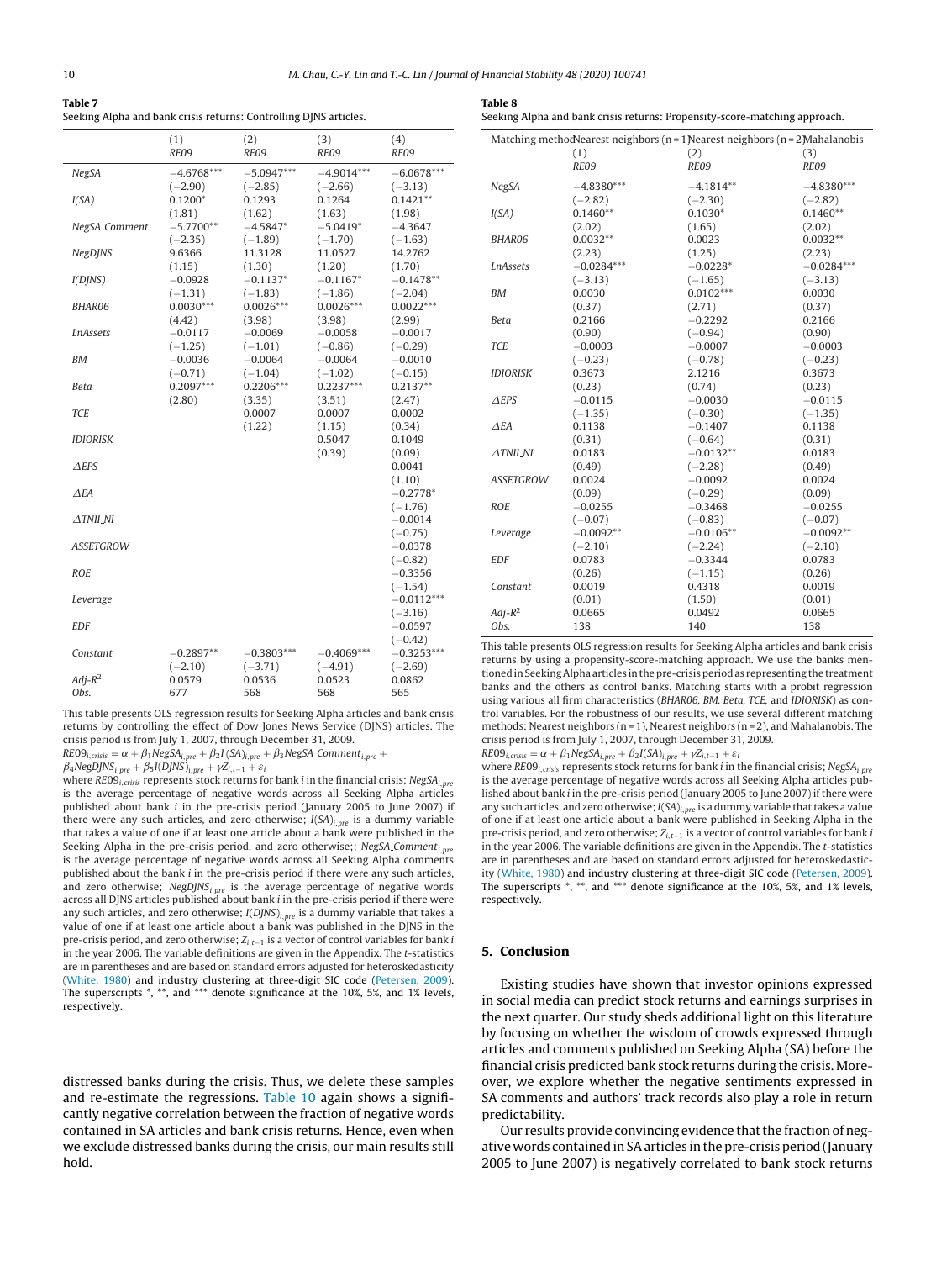<span id="page-10-0"></span>

| Table 9                                                   |
|-----------------------------------------------------------|
| Seeking Alpha and bank crisis returns: Reduced subsample. |

|                     | (1)                             | (2)                               | (3)                              | (4)                              |
|---------------------|---------------------------------|-----------------------------------|----------------------------------|----------------------------------|
| NegSA               | RE09<br>$-3.5039*$<br>$(-2.06)$ | RE09<br>$-4.0369***$<br>$(-2.55)$ | RE09<br>$-3.6299**$<br>$(-2.33)$ | RE09<br>$-3.5378**$<br>$(-2.13)$ |
| <b>BHAR06</b>       | 0.0018<br>(1.16)                | 0.0013<br>(0.72)                  | 0.0014<br>(0.70)                 | 0.0025<br>(1.45)                 |
| <b>LnAssets</b>     | $-0.0263**$<br>$(-2.40)$        | $-0.0230$<br>$(-1.62)$            | $-0.0205$<br>$(-1.38)$           | $-0.0156$<br>$(-1.66)$           |
| <b>BM</b>           | 0.0027<br>(0.63)                | 0.0019<br>(0.45)                  | 0.0022<br>(0.51)                 | 0.0054<br>(0.65)                 |
| <b>Beta</b>         | 0.0115<br>(0.07)                | 0.0757<br>(0.26)                  | $-0.0244$<br>$(-0.07)$           | $-0.3568$<br>$(-1.05)$           |
| <b>TCE</b>          |                                 | $-0.0004$<br>$(-0.37)$            | $-0.0004$<br>$(-0.36)$           | $-0.0001$<br>$(-0.09)$           |
| <b>IDIORISK</b>     |                                 |                                   | 1.6193<br>(0.76)                 | 2.1774<br>(1.17)                 |
| $\triangle$ EPS     |                                 |                                   |                                  | $-0.0105**$<br>$(-2.00)$         |
| AFA                 |                                 |                                   |                                  | 0.0259<br>(0.10)                 |
| $\triangle$ TNII_NI |                                 |                                   |                                  | $-0.0801$<br>$(-1.27)$           |
| <b>ASSETGROW</b>    |                                 |                                   |                                  | $0.0234**$<br>(2.10)             |
| <b>ROE</b>          |                                 |                                   |                                  | $-0.4778$<br>$(-1.13)$           |
| Leverage            |                                 |                                   |                                  | $-0.0018$<br>$(-0.35)$           |
| <b>EDF</b>          |                                 |                                   |                                  | $-0.0917$<br>$(-0.25)$           |
| Constant            | 0.2257<br>(0.99)                | 0.1320<br>(0.28)                  | 0.1575<br>(0.33)                 | 0.4971<br>(1.05)                 |
| $Adi-R^2$<br>Obs.   | 0.0699<br>90                    | 0.0554<br>69                      | 0.0610<br>69                     | 0.1486<br>69                     |

This table presents OLS regression results for the Seeking Alpha articles and bank crisis returns by using a reduced sample. The crisis period is from July 1, 2007, through December 31, 2009.

 $RE09_{i,crisis} = \alpha + \beta_1 NegSA_{i,pre} + \gamma Z_{i,t-1} + \varepsilon_i$ 

where  $RE09_{i,crisis}$  represents stock returns for bank *i* in the financial crisis;  $NegSA_{i,pre}$ is the average percentage of negative words across all Seeking Alpha articles published about bank i in the pre-crisis period (January 2005 to June 2007) if there were any such articles, and zero otherwise;  $Z_{i,t-1}$  is a vector of control variables for bank *i* in the year 2006. The variable definitions are given in the Appendix. The t-statistics are in parentheses and are based on standard errors adjusted for heteroskedasticity [\(White,](#page-12-0) [1980\)](#page-12-0) and industry clustering at three-digit SIC code ([Petersen,](#page-12-0) [2009\).](#page-12-0) The superscripts \*, \*\*, and \*\*\* denote significance at the 10%, 5%, and 1% levels, respectively.

in the financial crisis (July 2007 to December 2009). We also find that the fraction of negative words in SA comments in the pre-crisis period contains valuable information regarding bank stock returns in the financial crisis. The results also indicate that author track record is positively related to the predictive power of SA articles.

We find consistent results when we use expected default frequency and non-performing loans as alternative measures of bank performance during the crisis. This finding also demonstrates economic channels through which the authors of articles published in SA would be able to predict bank stock returns. Moreover, our results are robust to controlling for the information released in Dow

| Seeking Alpha and bank crisis returns: Survival subsample. |              |                  |                  |                  |
|------------------------------------------------------------|--------------|------------------|------------------|------------------|
|                                                            | (1)<br>RE09  | (2)<br>RE09      | (3)<br>RE09      | (4)<br>RE09      |
| <b>NegSA</b>                                               | $-0.7195***$ | $-0.6946***$     | $-0.6923***$     | $-0.7612***$     |
|                                                            | $(-14.13)$   | $(-15.19)$       | $(-15.36)$       | $(-14.37)$       |
| I(SA)                                                      | 0.0273       | 0.0277           | 0.0259           | 0.0293           |
|                                                            | (0.67)       | (0.58)           | (0.54)           | (0.69)           |
| <b>BHAR06</b>                                              | $0.0028***$  | $0.0025***$      | $0.0025***$      | $0.0023***$      |
|                                                            | (4.50)       | (4.04)           | (4.03)           | (3.17)           |
| <b>LnAssets</b>                                            | $-0.0075$    | $-0.0008$        | $-0.0000$        | 0.0034           |
|                                                            | $(-0.78)$    | $(-0.10)$        | $(-0.00)$        | (0.49)           |
| <b>BM</b>                                                  | $-0.0038$    | $-0.0067$        | $-0.0067$        | $-0.0017$        |
|                                                            | $(-0.75)$    | $(-1.14)$        | $(-1.12)$        | $(-0.26)$        |
| <b>Beta</b>                                                | $0.2134***$  | $0.2180***$      | $0.2198***$      | $0.2110**$       |
| <b>TCE</b>                                                 | (2.73)       | (3.04)<br>0.0006 | (3.09)<br>0.0006 | (2.37)<br>0.0003 |
|                                                            |              | (1.17)           | (1.12)           | (0.49)           |
| <b>IDIORISK</b>                                            |              |                  | 0.3849           | 0.0677           |
|                                                            |              |                  | (0.36)           | (0.06)           |
| $A$ EPS                                                    |              |                  |                  | 0.0022           |
|                                                            |              |                  |                  | (0.59)           |
| AEA                                                        |              |                  |                  | $-0.2931**$      |
|                                                            |              |                  |                  | $(-2.03)$        |
| <b>ATNII NI</b>                                            |              |                  |                  | $-0.0003$        |
|                                                            |              |                  |                  | $(-0.18)$        |
| <b>ASSETGROW</b>                                           |              |                  |                  | $-0.0299$        |
|                                                            |              |                  |                  | $(-0.65)$        |
| <b>ROE</b>                                                 |              |                  |                  | $-0.2966$        |
|                                                            |              |                  |                  | $(-1.33)$        |
| Leverage                                                   |              |                  |                  | $-0.0088**$      |
|                                                            |              |                  |                  | $(-2.35)$        |
| <b>EDF</b>                                                 |              |                  |                  | 0.0194           |

This table presents OLS regression results for the Seeking Alpha articles and bank crisis returns by using a survival sample. The crisis period is from July 1, 2007, through December 31, 2009.

EDF 0.0194

 $Constant$   $-0.3327**$   $-0.4381***$   $-0.4580***$   $-0.3962$   $(-2.80)$   $(-4.98)$   $(-5.20)$   $(-3.49)$ 

 $Adj-R^2$  0.0670 0.0690 0.0676 0.0854 Obs. 661 553 553 550

(−2.80) (−4.98) (−5.20) (−3.49)

 $RE09_{i,crisis} = \alpha + \beta_1 NegSA_{i,pre} + \gamma Z_{i,t-1} + \varepsilon_i$ 

where  $RE09_{i,crisis}$  represents stock returns for bank *i* in the financial crisis; NegSA<sub>i,pre</sub> is the average percentage of negative words across all Seeking Alpha articles published about bank i in the pre-crisis period (January 2005 to June 2007) if there were any such articles, and zero otherwise;  $Z_{i,t-1}$  is a vector of control variables for bank i in the year 2006. The variable definitions are given in the Appendix. The t-statistics are in parentheses and are based on standard errors adjusted for heteroskedasticity ([White,](#page-12-0) [1980\)](#page-12-0) and industry clustering at three-digit SIC code [\(Petersen,](#page-12-0) [2009\).](#page-12-0) The superscripts \*, \*\*, and \*\*\* denote significance at the 10%, 5%, and 1% levels, respectively.

Jones News Service (DJNS) articles. The results also hold when we adopt the propensity-score-matching methodology, exclude banks not mentioned in SA, and delete distressed banks during the crisis.

Since bank insiders and regulators did not foresee the 2007–2009 global financial crisis, our paper provides an intriguing and novel perspective regarding the wisdom of crowds: Market participants and regulators may be able to learn from the collective wisdom of contributors to social media regarding the performance of the financial sector in the next financial crisis.

 $(0.13)$ <br>-0.3962\*\*\*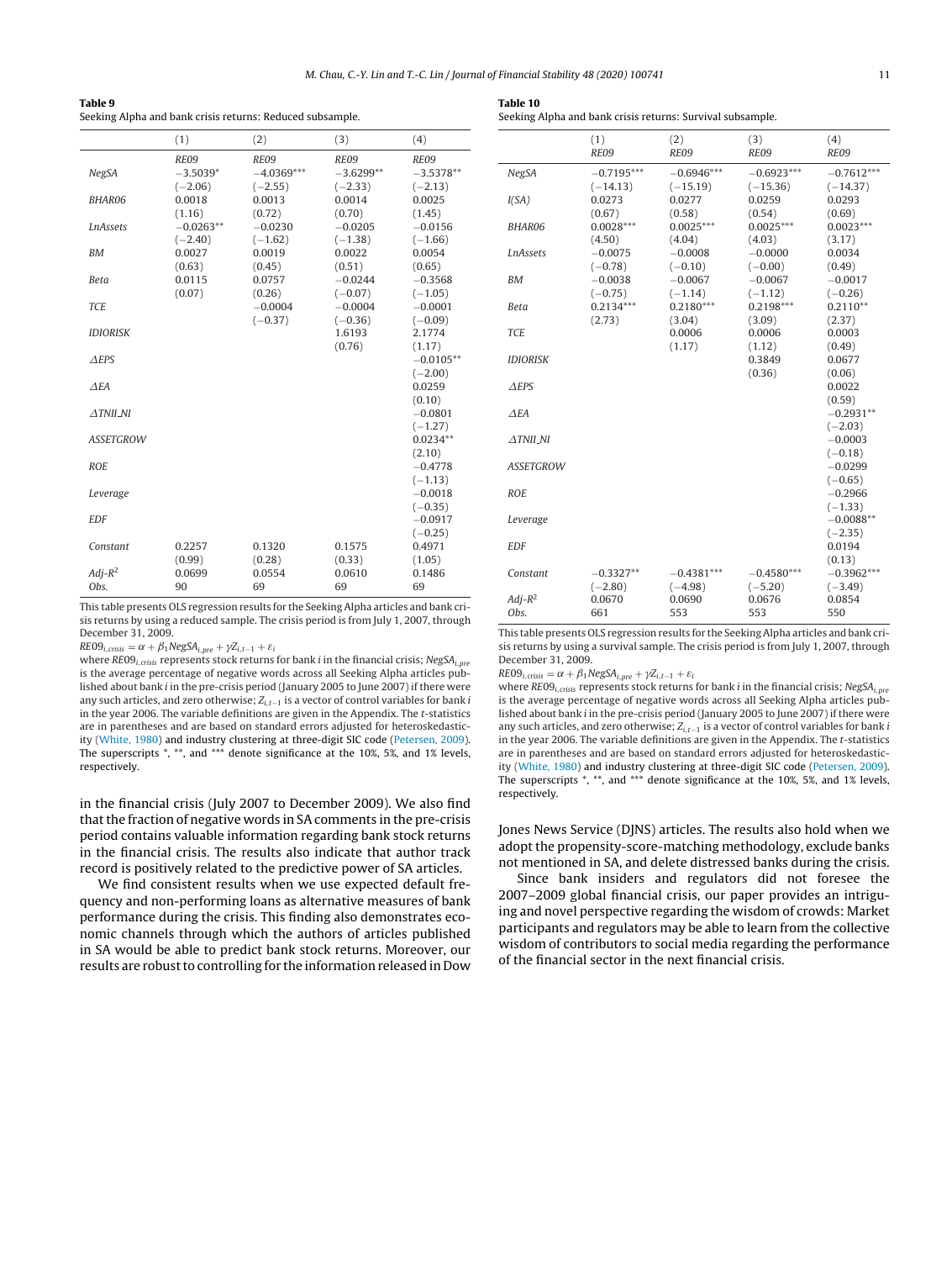#### <span id="page-11-0"></span>**Appendix A. Variable definitions**

| Variable                                          | Definition                                                                                            | Data Source        |  |
|---------------------------------------------------|-------------------------------------------------------------------------------------------------------|--------------------|--|
| Panel A: Crisis performance variables             |                                                                                                       |                    |  |
| RE09                                              | The annualized buy-and-hold returns from July 1, 2007 through December 31, 2009.                      | <b>CRSP</b>        |  |
| $\triangle EDF$                                   | Level change in expected default frequency (EDF) between crisis years (2007–2009) and year            | Compustat and CRSP |  |
|                                                   | 2006. The EDF is the percentile ranking of a firm's default risk based on its distance to default     |                    |  |
|                                                   | (constructed from Bharath and Shumway, 2008).                                                         |                    |  |
| $\triangle$ NPL                                   | Level change in ratio of nonperforming loans to total gross loans between crisis years (2007-2009)    | Compustat          |  |
|                                                   | and year 2006. Nonperforming loans are defined as loans with interest payments and principal          |                    |  |
|                                                   | more than 90 days overdue.                                                                            |                    |  |
| Panel B: Seeking Alpha (SA) related variables     |                                                                                                       |                    |  |
| <b>NegSA</b>                                      | The average percentage of negative words across all Seeking Alpha articles published about bank i     |                    |  |
|                                                   | in the pre-crisis period $(2005/1-2007/6)$ if there were any such articles, and zero otherwise.       |                    |  |
| I(SA)                                             | A dummy variable that takes a value of one if at least one article about a bank published in Seeking  |                    |  |
|                                                   | Alpha in the pre-crisis period (January 2005 to June 2007), and zero otherwise.                       |                    |  |
| NegSA_Comment                                     | The average fraction of negative words across Seeking Alpha comments regarding bank <i>i</i> in the   |                    |  |
|                                                   | pre-crisis period (January 2005 to June 2007) if there were any such comments, and zero               |                    |  |
|                                                   | otherwise.                                                                                            |                    |  |
| Consistency                                       | Author consistency based on author's published articles in the past three years, determined based     |                    |  |
|                                                   | on whether a stock's three-month performance reflects the article's position. We set zero if no       |                    |  |
|                                                   | article is published by the author in the past three years.                                           |                    |  |
| Panel C: Bank characteristics                     |                                                                                                       |                    |  |
| BHAR06                                            | The buy-and-hold returns from July 1, 2006, through June 30, 2007.                                    | CRSP               |  |
| <b>LnAssets</b>                                   | Log of total assets (U.S. billion) on December 31, 2006.                                              | Compustat          |  |
| BM                                                | Book value of common equity divided by market value of common equity on December 31, 2006.            | Compustat and CRSP |  |
| Beta                                              | Bank's equity beta from a market model of daily returns in excess of three-month T-bills from         | <b>CRSP</b>        |  |
|                                                   | January 2004 to December 2006, where the market is represented by the value-weighted CRSP             |                    |  |
|                                                   | index.                                                                                                |                    |  |
| <b>TCE</b> ratio                                  | Tangible common equity ratio: tangibly common equity divided by tangible assets and multiplied        | Compustat          |  |
|                                                   | by 100.                                                                                               |                    |  |
| Idiosyncratic                                     | Standard deviation of the residuals obtained from a market model of daily returns in excess of        | <b>CRSP</b>        |  |
| volatility                                        | three-month T-bills from January 2004 to December 2006, where the market is represented by the        |                    |  |
| (IDIORISK)                                        | value-weighted CRSP index.                                                                            |                    |  |
| $\Delta{EPS}$                                     | Percent change in earnings per share.                                                                 | Compustat          |  |
| ΔЕΑ                                               | Percent change in book value of equity to total assets.                                               | Compustat          |  |
| $\triangle$ TNII_NI                               | Percent change in non-interest income to net income.                                                  | Compustat          |  |
| <b>ASSETGROW</b>                                  | Percent change in total asset.                                                                        | Compustat          |  |
| <b>ROE</b>                                        | Ratio of net income to total equities.                                                                | Compustat          |  |
| Leverage                                          | Ratio of assets to book value of equity.                                                              | Compustat          |  |
| <b>EDF</b>                                        | Expected default frequency measure of the firm. It is the percentile ranking of a firm's default risk | Compustat and CRSP |  |
|                                                   | based on its distance to default (constructed from Bharath and Shumway, 2008).                        |                    |  |
| Panel D: Dow Jones News Service related variables |                                                                                                       |                    |  |
| <b>NegDJNS</b>                                    | The average fraction of negative words across all articles published in Dow Jones News Service        |                    |  |
|                                                   | about bank $i$ in the pre-crisis period (January 2005 to June 2007) if there were any such articles,  |                    |  |
|                                                   | and zero otherwise.                                                                                   |                    |  |
| I(DINS)                                           | A dummy variable that takes a value of one if at least one article about a bank was published in the  |                    |  |
|                                                   | Dow Jones News Service in the pre-crisis period (January 2005 to June 2007), and zero otherwise.      |                    |  |

## **Appendix B. Robustness checks for Seeking Alpha in bank crisis returns**

This table presents OLS regression results for the for Seeking Alpha in bank crisis returns. The crisis period is from July 1, 2007, through December 31, 2009. In our prior main results, we set article tone for banks without articles to zero. In this table, we set article tone for banks without articles to the mean value or median value of our sample.

## $RE09_{i,crisis} = \alpha + \beta_1 NegSA_{i,pre} + \beta_2 I(SA)_{i,pre} + \gamma Z_{i,t-1} + \varepsilon_i$

where RE09<sub>i,crisis</sub> represents stock returns for bank i in the financial crisis;NegSA<sub>i,pre</sub> is the average percentage of negative words across all Seeking Alpha articles published about bank *i* in the pre-crisis period (January 2005 to June 2007) if there were any such articles, and otherwise are setting at mean value or median value of our sample;  $I(SA)_{i,pre}$  is a dummy variable that takes a value of one if at least one article about a bank were published in Seeking Alpha in the pre-crisis period, and zero otherwise; Z<sub>i,t−1</sub> is a vector of control variables for bank i in the year 2006. The variable definitions are given in the Appendix. The t-statistics are in parentheses and are based on standard errors adjusted for heteroskedasticity [\(White,](#page-12-0) [1980\)](#page-12-0) and industry clustering at three-digit SIC code ([Petersen,](#page-12-0) [2009\).](#page-12-0) The superscripts \*,\*\*, and \*\*\* denote significance at the 10%, 5%, and 1% levels, respectively.